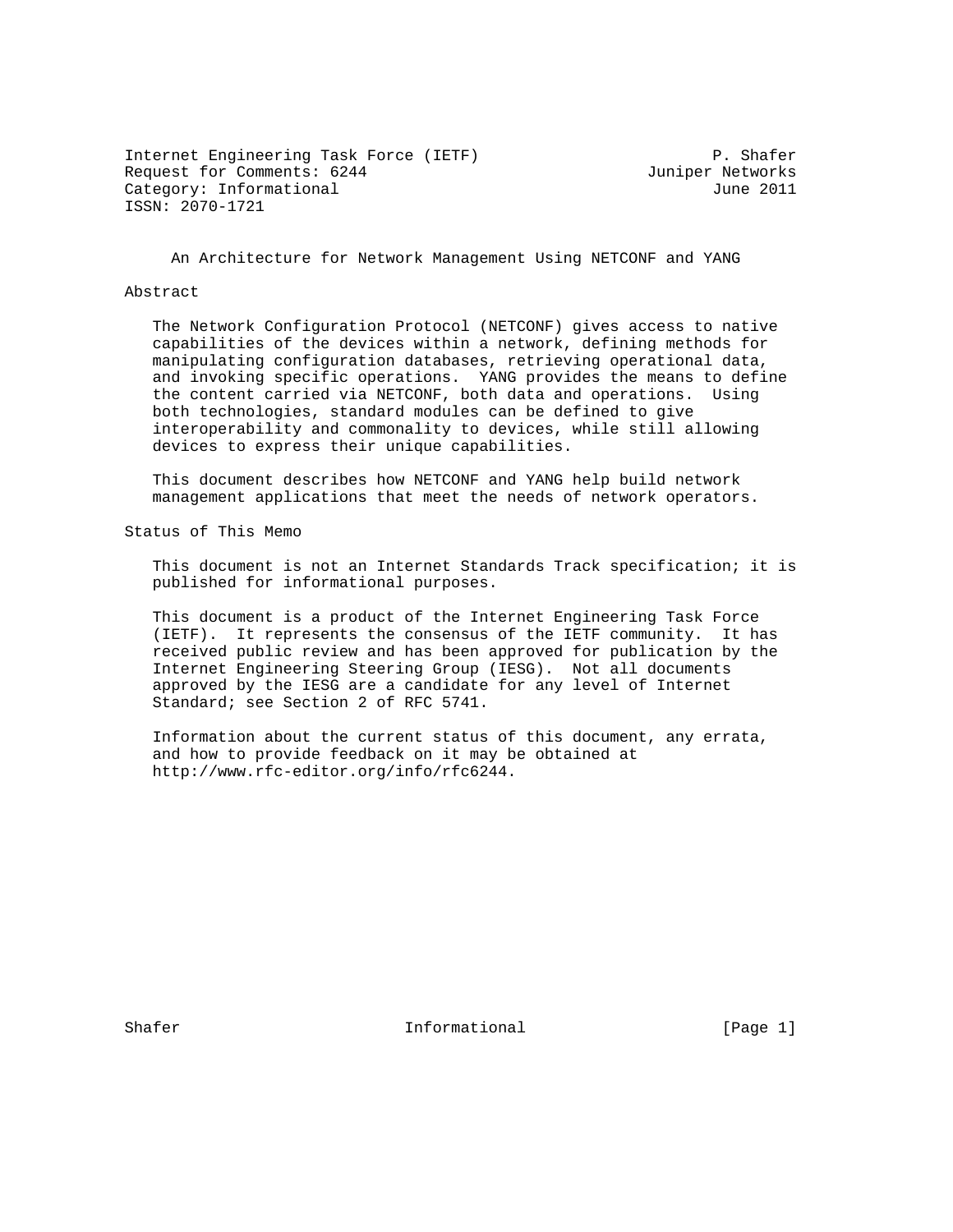Copyright Notice

 Copyright (c) 2011 IETF Trust and the persons identified as the document authors. All rights reserved.

 This document is subject to BCP 78 and the IETF Trust's Legal Provisions Relating to IETF Documents (http://trustee.ietf.org/license-info) in effect on the date of publication of this document. Please review these documents carefully, as they describe your rights and restrictions with respect to this document. Code Components extracted from this document must

 include Simplified BSD License text as described in Section 4.e of the Trust Legal Provisions and are provided without warranty as described in the Simplified BSD License.

 This document may contain material from IETF Documents or IETF Contributions published or made publicly available before November 10, 2008. The person(s) controlling the copyright in some of this material may not have granted the IETF Trust the right to allow modifications of such material outside the IETF Standards Process. Without obtaining an adequate license from the person(s) controlling the copyright in such materials, this document may not be modified outside the IETF Standards Process, and derivative works of it may not be created outside the IETF Standards Process, except to format it for publication as an RFC or to translate it into languages other than English.

Shafer **Informational Informational** [Page 2]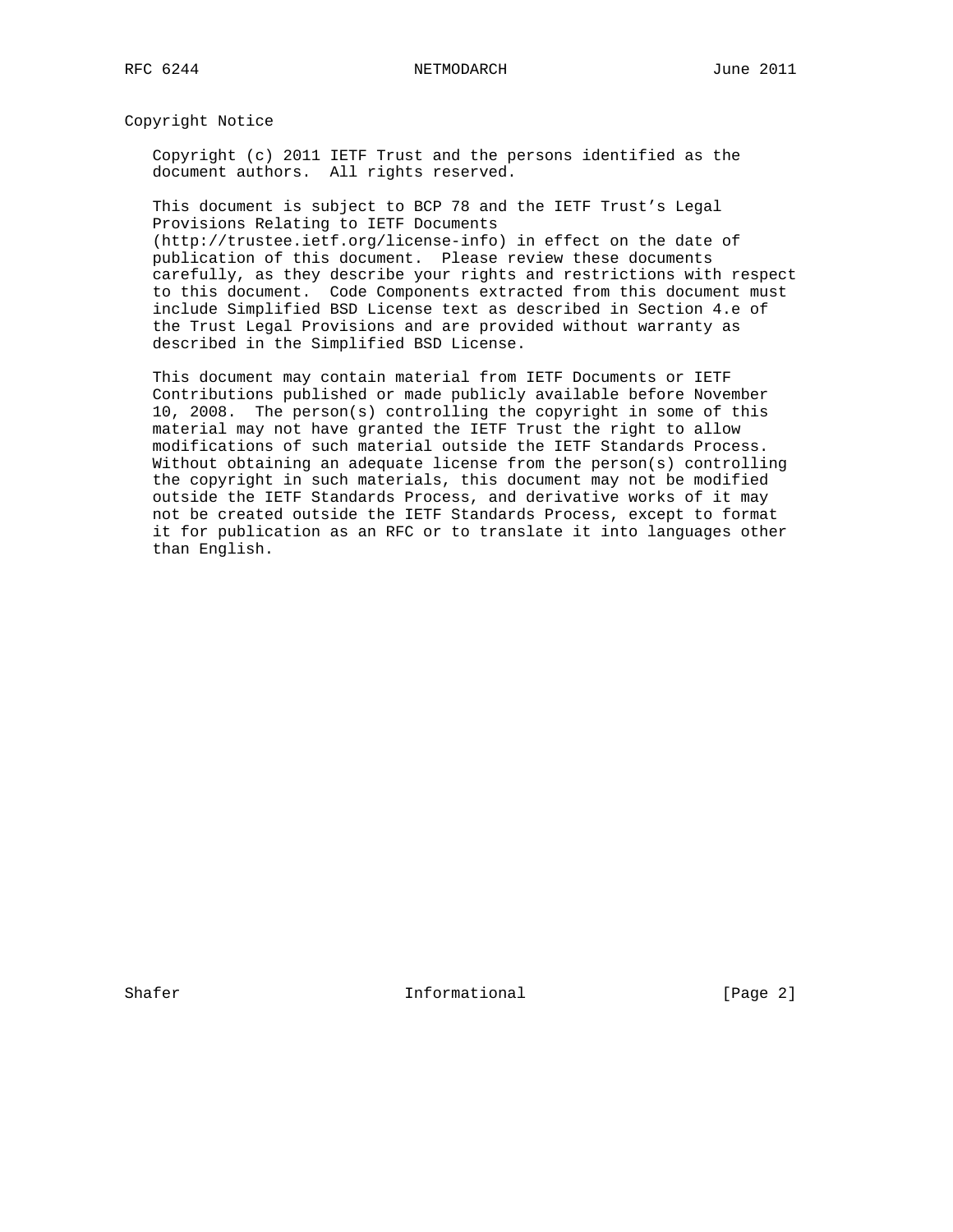Table of Contents

| Origins of NETCONF and YANG<br>1.                  |  |  |  |  | 4  |
|----------------------------------------------------|--|--|--|--|----|
| 2.1<br>Elements of the Architecture                |  |  |  |  | 5  |
| $2 \t1$<br><b>NETCONF</b>                          |  |  |  |  |    |
| NETCONF Transport Mappings 7<br>2.1.1.             |  |  |  |  |    |
| 2.2.<br>YANG.                                      |  |  |  |  | 8  |
|                                                    |  |  |  |  |    |
|                                                    |  |  |  |  | 11 |
| 2.2.3. Extensibility Model 12                      |  |  |  |  |    |
| YANG Translations 13<br>2.3.                       |  |  |  |  |    |
| 2.3.1.<br>YIN                                      |  |  |  |  |    |
| 2.3.2.<br>DSDL (RELAX NG) 14                       |  |  |  |  |    |
| 2.4.                                               |  |  |  |  |    |
| 2.5.                                               |  |  |  |  |    |
| Working with YANG $\ldots$ , 14<br>3 <sub>1</sub>  |  |  |  |  |    |
| 3.1. Building NETCONF- and YANG-Based Solutions 14 |  |  |  |  |    |
| 3.2. Addressing Operator Requirements 16           |  |  |  |  |    |
| 3.3. Roles in Building Solutions 18                |  |  |  |  |    |
| 3.3.1.                                             |  |  |  |  |    |
|                                                    |  |  |  |  |    |
|                                                    |  |  |  |  |    |
| 3.3.3. Device Developer 19                         |  |  |  |  |    |
| 3.3.4. Application Developer 20                    |  |  |  |  |    |
| Modeling Considerations 22<br>4.                   |  |  |  |  |    |
| 4 1                                                |  |  |  |  |    |
|                                                    |  |  |  |  |    |
|                                                    |  |  |  |  |    |
|                                                    |  |  |  |  |    |
| 4.3.2.                                             |  |  |  |  |    |
| 4, 3, 3,                                           |  |  |  |  |    |
| 4 4                                                |  |  |  |  |    |
| Security Considerations 28<br>5 <sub>1</sub>       |  |  |  |  |    |
| რ :                                                |  |  |  |  |    |
| Normative References 28<br>6.1.                    |  |  |  |  |    |
| 6.2. Informative References 29                     |  |  |  |  |    |

Shafer Informational [Page 3]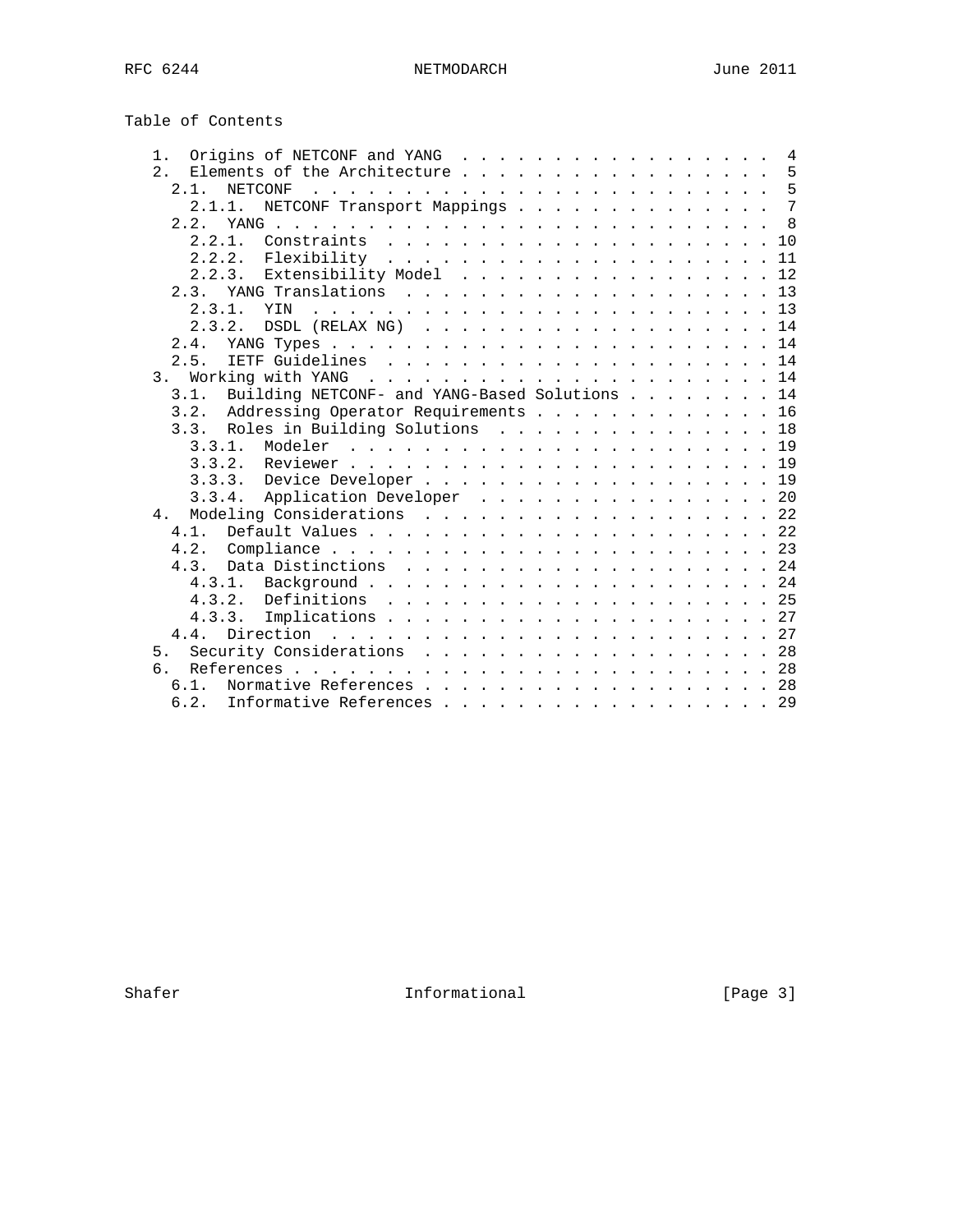#### 1. Origins of NETCONF and YANG

 Networks are increasing in complexity and capacity, as well as the density of the services deployed upon them. Uptime, reliability, and predictable latency requirements drive the need for automation. The problems with network management are not simple. They are complex and intricate. But these problems must be solved for networks to meet the stability needs of existing services while incorporating new services in a world where the growth of networks is exhausting the supply of qualified networking engineers.

 In June of 2002, the Internet Architecture Board (IAB) held a workshop on Network Management [RFC3535]. The members of this workshop made a number of observations and recommendations for the IETF's consideration concerning the issues operators were facing in their network management-related work as well as issues they were having with the direction of the IETF activities in this area.

 The output of this workshop was focused on current problems. The observations were reasonable and straightforward, including the need for transactions, rollback, low implementation costs, and the ability to save and restore the device's configuration data. Many of the observations give insight into the problems operators were having with existing network management solutions, such as the lack of full coverage of device capabilities and the ability to distinguish between configuration data and other types of data.

 Based on these directions, the NETCONF working group was formed and the Network Configuration (NETCONF) protocol was created. This protocol defines a simple mechanism where network management applications, acting as clients, can invoke operations on the devices, which act as servers. The NETCONF specification [RFC4741] defines a small set of operations, but goes out of its way to avoid making any requirements on the data carried in those operations, preferring to allow the protocol to carry any data. This "data model agnostic" approach allows data models to be defined independently.

 But lacking a means of defining data models, the NETCONF protocol was not usable for standards-based work. Existing data modeling languages such as the XML Schema Definition (XSD) [W3CXSD] and the Document Schema Definition Languages (DSDL) [ISODSDL] were considered, but were rejected because of the problem that domains have little natural overlap. Defining a data model or protocol that is encoded in XML is a distinct problem from defining an XML document. The use of NETCONF operations places requirements on the data content that are not shared with the static document problem domain addressed by schema languages like XSD or RELAX NG.

Shafer Informational [Page 4]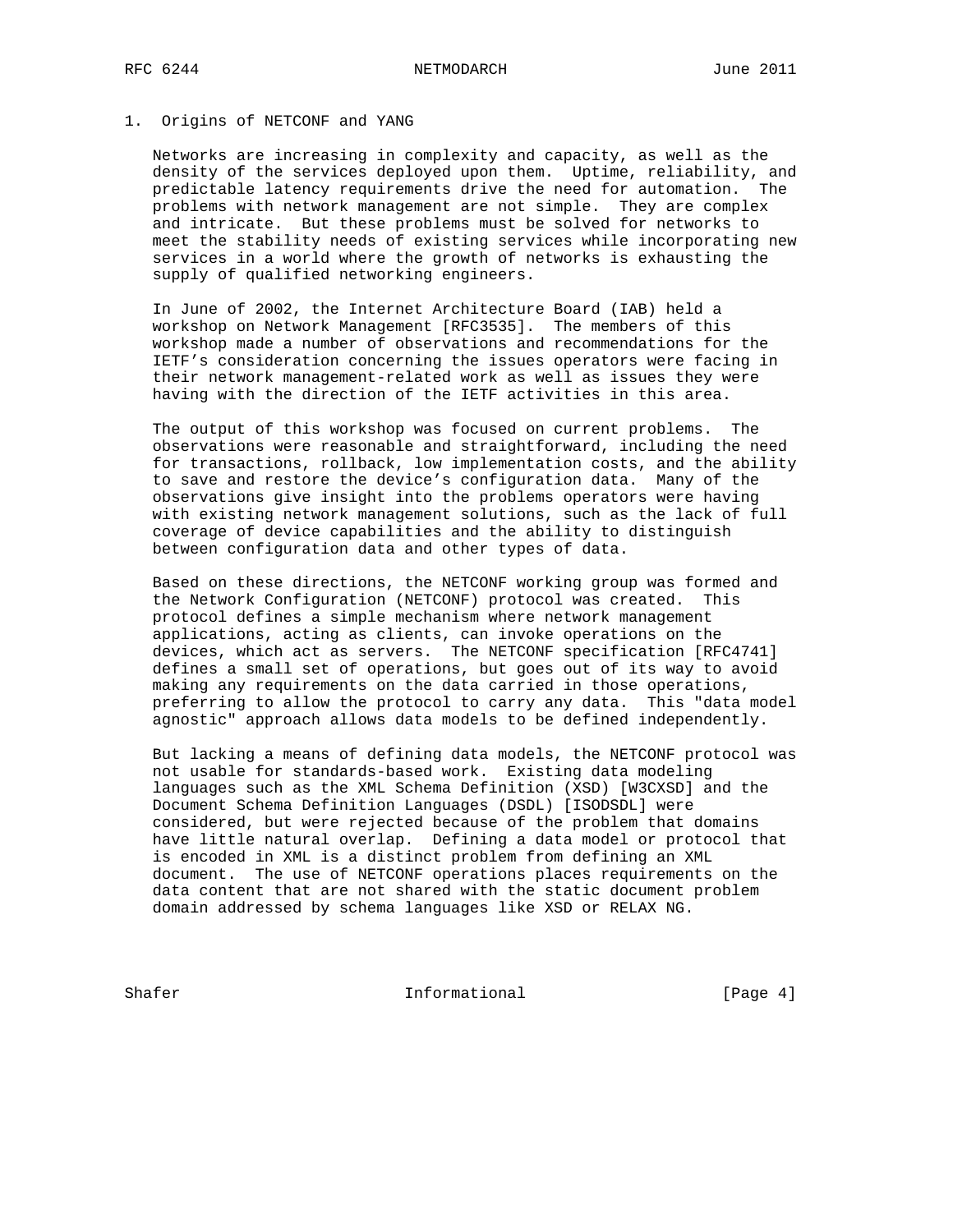In 2007 and 2008, the issue of a data modeling language for NETCONF was discussed in the OPS and APP areas of IETF 70 and 71, and a design team was tasked with creating a requirements document [RCDML]. After discussing the available options at the CANMOD BoF at IETF 71, the community wrote a charter for the NETMOD working group. An excellent description of this time period is available at <http://www.ietf.org/mail-archive/web/ietf/current/msg51644.html>.

 In 2008 and 2009, the NETMOD working group produced a specification for YANG [RFC6020] as a means for defining data models for NETCONF, allowing both standard and proprietary data models to be published in a form that is easily digestible by human readers and satisfies many of the issues raised in the IAB NM workshop. This brings NETCONF to a point where is can be used to develop standard data models within the IETF.

 YANG allows a modeler to create a data model, to define the organization of the data in that model, and to define constraints on that data. Once published, the YANG module acts as a contract between the client and server, with both parties understanding how their peer will expect them to behave. A client knows how to create valid data for the server, and knows what data will be sent from the server. A server knows the rules that govern the data and how it should behave.

 YANG also incorporates a level of extensibility and flexibility not present in other model languages. New modules can augment the data hierarchies defined in other modules, seamlessly adding data at appropriate places in the existing data organization. YANG also allows new statements to be defined, allowing the language itself to be expanded in a consistent way.

 This document presents an architecture for YANG, describing how YANG related technologies work and how solutions built on them can address the network management problem domain.

2. Elements of the Architecture

# 2.1. NETCONF

 NETCONF defines an XML-based remote procedure call (RPC) mechanism that leverages the simplicity and availability of high-quality XML parsers. XML gives a rich, flexible, hierarchical, standard representation of data that matches the needs of networking devices. NETCONF carries configuration data and operations as requests and replies using RPCs encoded in XML over a connection-oriented transport.

Shafer Informational [Page 5]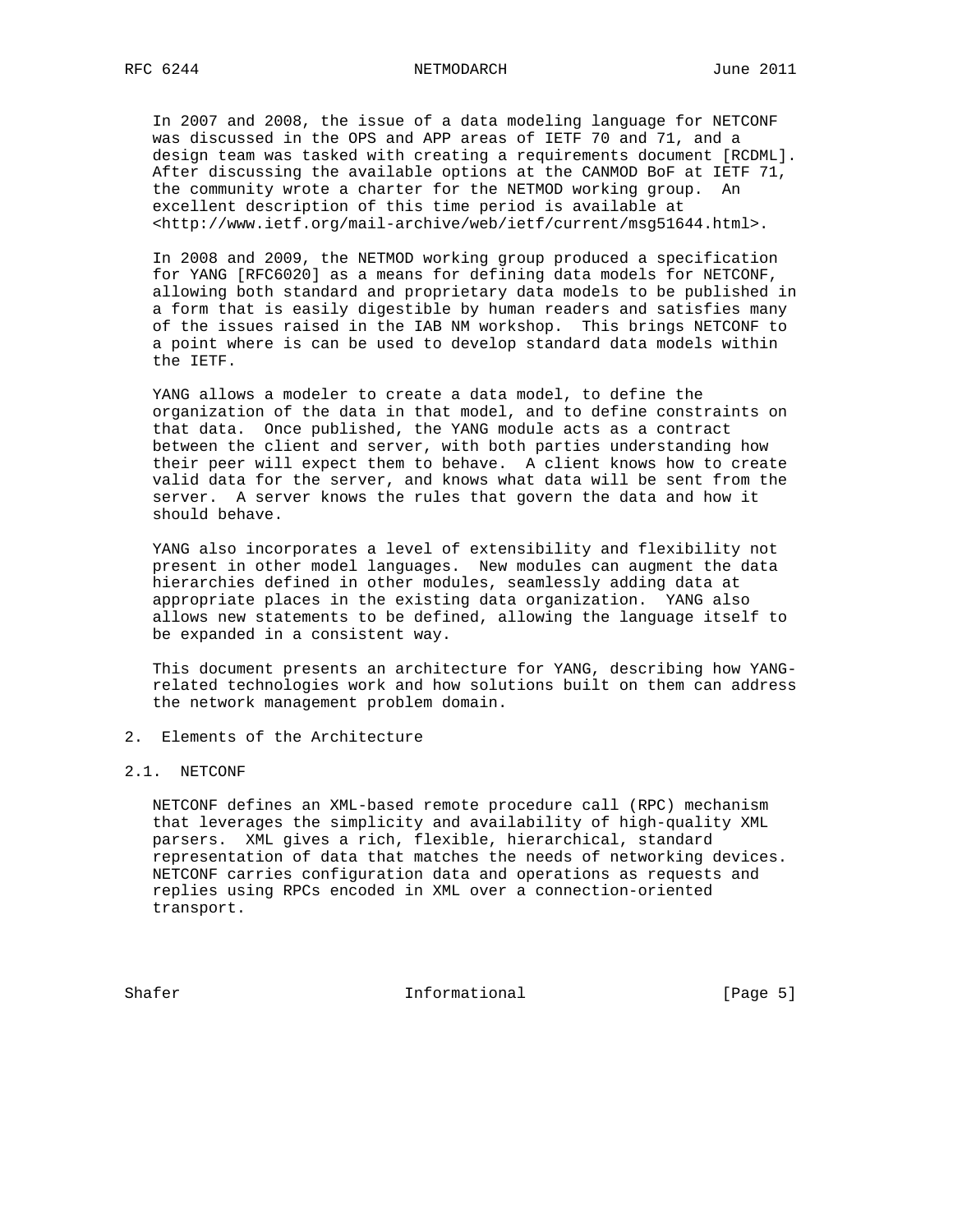XML's hierarchical data representation allows complex networking data to be rendered in a natural way. For example, the following configuration places interfaces in OSPF areas. The <ospf> element contains a list of <area> elements, each of which contain a list of <interface> elements. The <name> element identifies the specific area or interface. Additional configuration for each area or interface appears directly inside the appropriate element.

```
 <ospf xmlns="http://example.org/netconf/ospf">
  <area>
   <name>0.0.0.0</name> <interface>
      <name>ge-0/0/0.0</name>
      <!-- The priority for this interface -->
      <priority>30</priority>
      <metric>100</metric>
      <dead-interval>120</dead-interval>
    </interface>
    <interface>
     <name>ge-0/0/1.0</name>
      <metric>140</metric>
    </interface>
  </area>
  <area>
    <name>10.1.2.0</name>
    <interface>
     <name>ge-0/0/2.0</name>
      <metric>100</metric>
    </interface>
    <interface>
      <name>ge-0/0/3.0</name>
      <metric>140</metric>
      <dead-interval>120</dead-interval>
    </interface>
  </area>
</ospf>
```
 NETCONF includes mechanisms for controlling configuration datastores. Each datastore is a specific collection of configuration data that can be used as source or target of the configuration-related operations. The device can indicate whether it has a distinct "startup" configuration datastore, whether the current or "running"

Shafer **Informational Informational** [Page 6]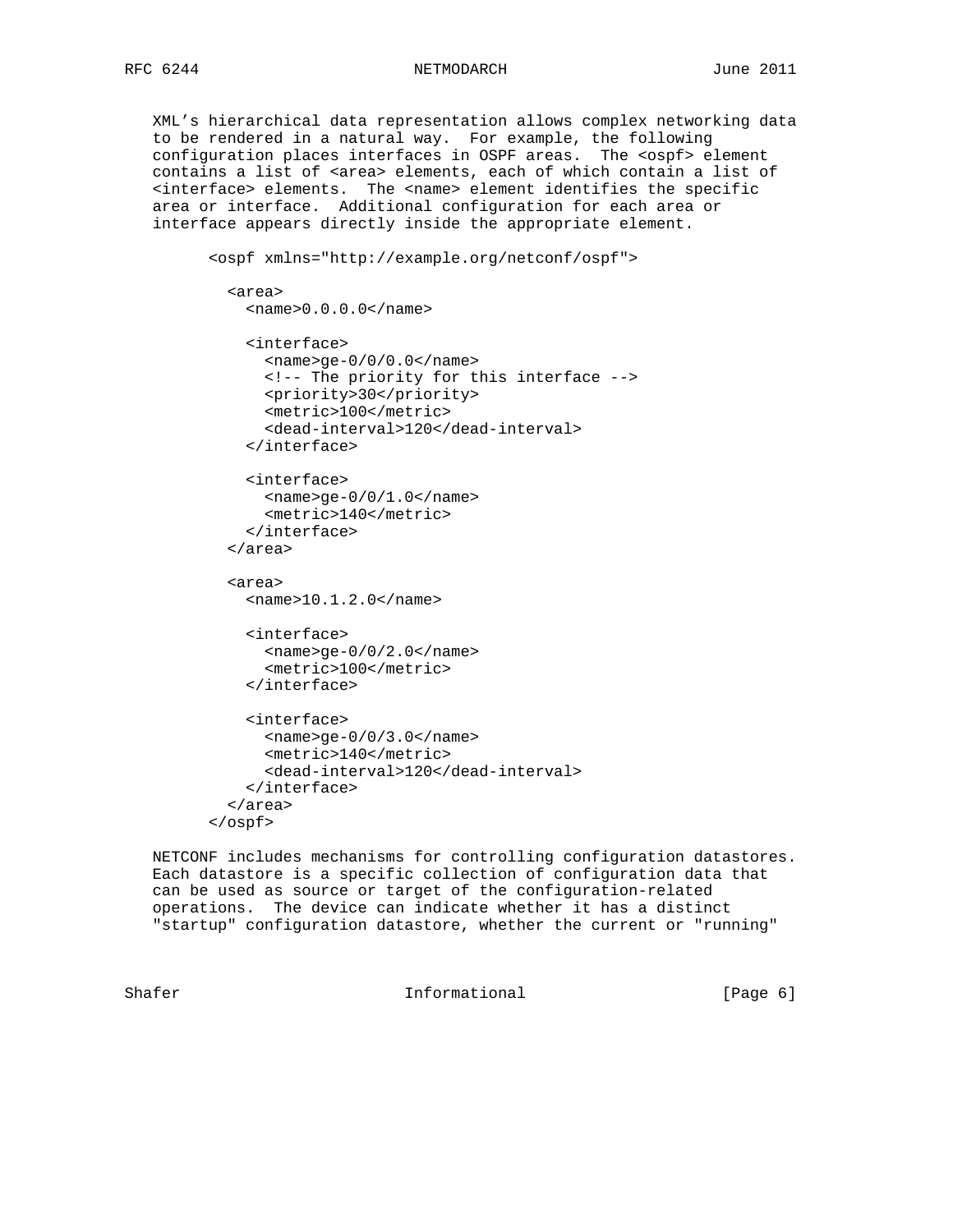datastore is directly writable, or whether there is a "candidate" configuration datastore where configuration changes can be made that will not affect the device until a "commit-configuration" operation is invoked.

 NETCONF defines operations that are invoked as RPCs from the client (the application) to the server (running on the device). The following table lists some of these operations:

 +---------------+---------------------------------------------------+ | Operation | Description | +---------------+---------------------------------------------------+ | commit | Commit the "candidate" configuration to "running" |  $|$  copy-config  $|$  Copy one configuration datastore to another  $|$  | delete-config | Delete a configuration datastore | | edit-config | Change the contents of a configuration datastore | | get-config | Retrieve all or part of a configuration datastore | | lock | Prevent changes to a datastore from another party | | unlock | Release a lock on a datastore | +---------------+---------------------------------------------------+

 NETCONF's "capability" mechanism allows the device to announce the set of capabilities that the device supports, including protocol operations, datastores, data models, and other abilities. These are announced during session establishment as part of the <hello> message. A client can inspect the hello message to determine what the device is capable of and how to interact with the device to perform the desired tasks.

 NETCONF also defines a means of sending asynchronous notifications from the server to the client, described in [RFC5277].

 In addition, NETCONF can fetch state data, receive notifications, and invoke additional RPC methods defined as part of a capability. Complete information about NETCONF can be found in [RFC4741].

# 2.1.1. NETCONF Transport Mappings

 NETCONF can run over any transport protocol that meets the requirements defined in RFC 4741, including

- o connection-oriented operation
- o authentication
- o integrity
- o confidentiality

Shafer **Informational Informational** [Page 7]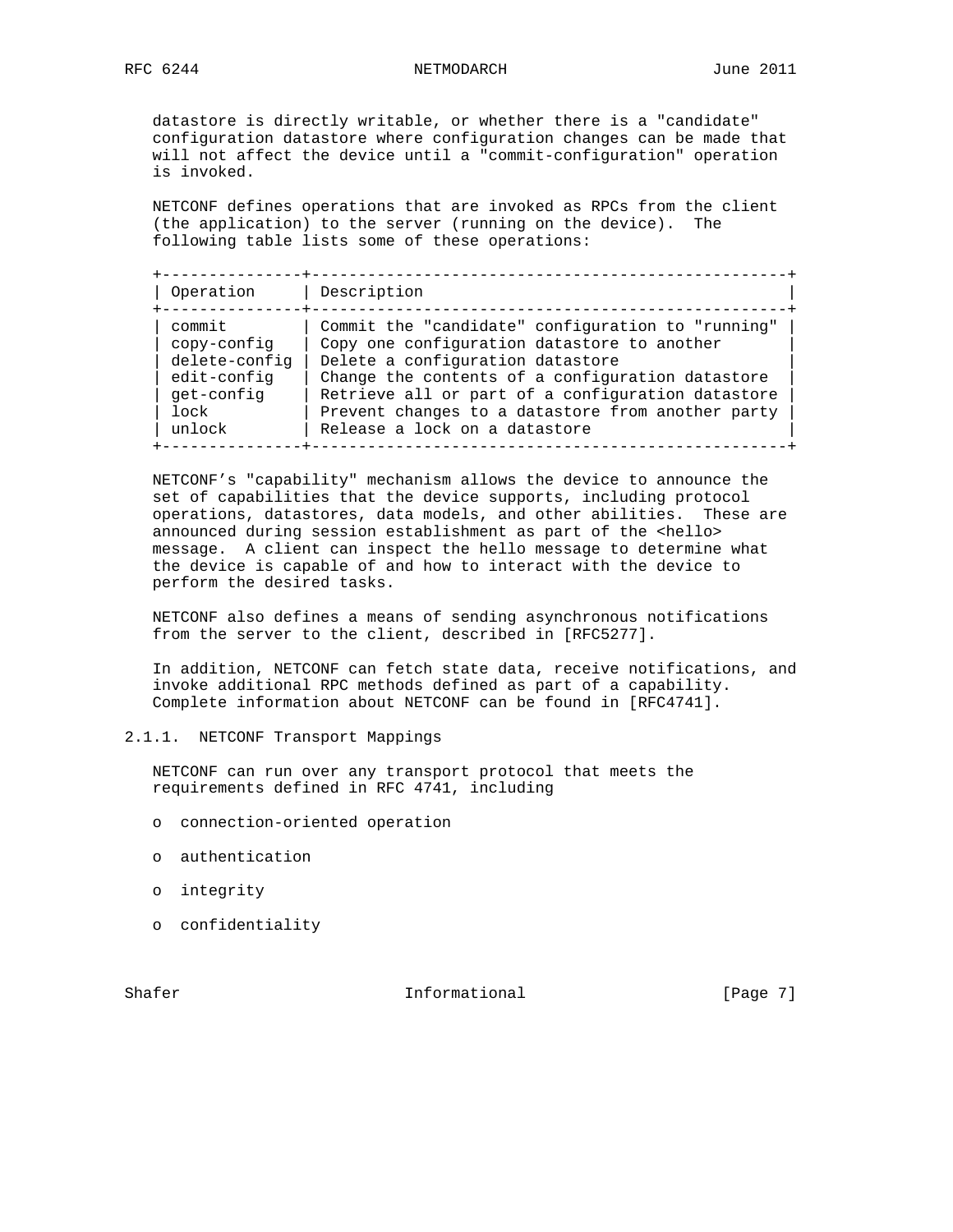[RFC4742] defines a mapping for the Secure Shell (SSH) [RFC4251] protocol, which is the mandatory transport protocol. Others include SOAP [RFC4743], the Blocks Extensible Exchange Protocol (BEEP) [RFC4744], and Transport Layer Security (TLS) [RFC5539].

# 2.2. YANG

 YANG is a data modeling language for NETCONF. It allows the description of hierarchies of data nodes ("nodes") and the constraints that exist among them. YANG defines data models and how to manipulate those models via NETCONF protocol operations.

 Each YANG module defines a data model, uniquely identified by a namespace URI. These data models are extensible in a manner that allows tight integration of standard data models and proprietary data models. Models are built from organizational containers, lists of data nodes, and data-node-forming leafs of the data tree.

Shafer **Informational Informational** [Page 8]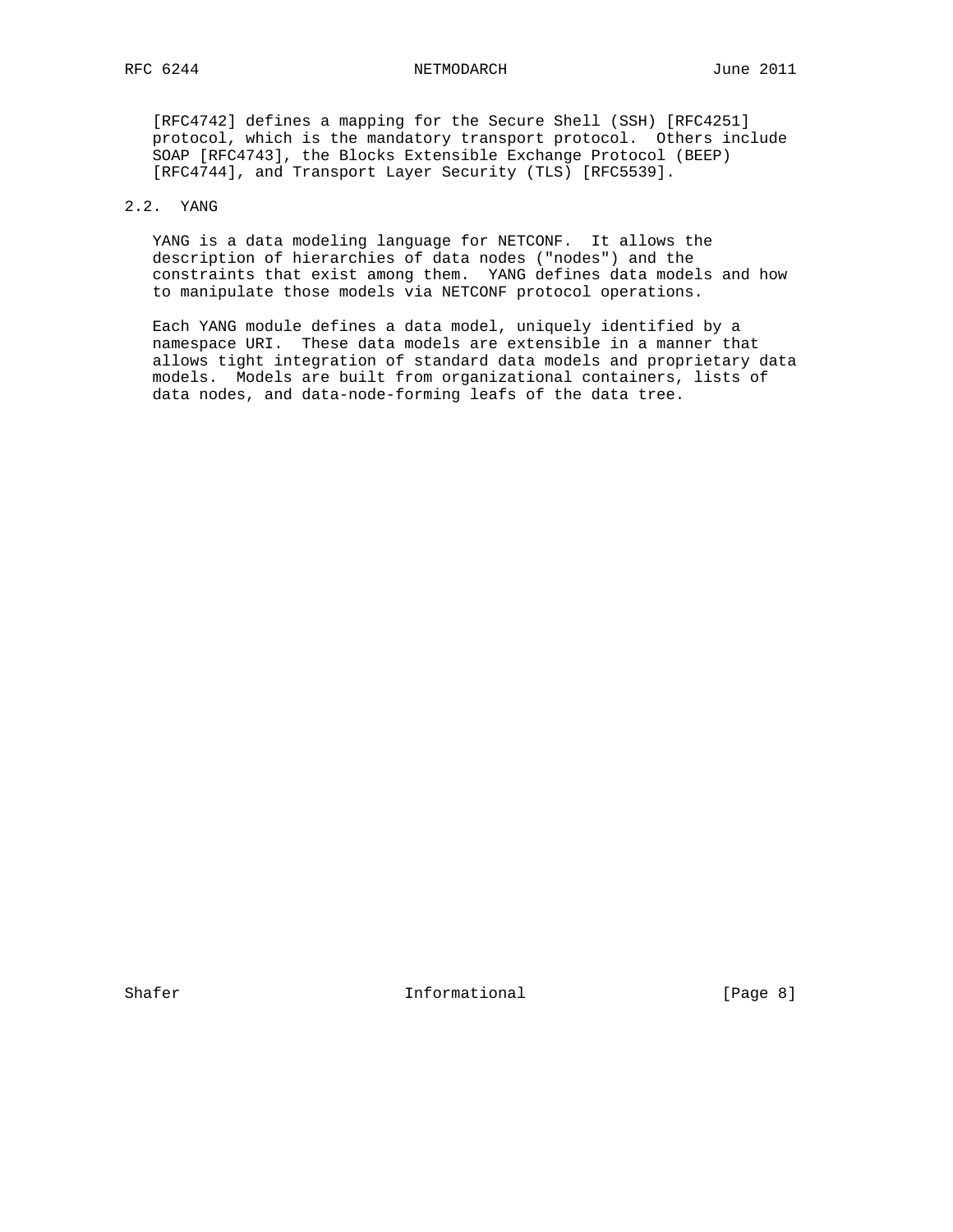```
 module example-ospf {
        namespace "http://example.org/netconf/ospf";
        prefix ospf;
        import network-types { // Access another module's def'ns
       prefix nett;
}
        container ospf { // Declare the top-level tag
list area { // Declare a list of "area" nodes
key name; // The key "name" identifies list members
               leaf name {
                 type nett:area-id;
}
               list interface {
                 key name;
                  leaf name {
                    type nett:interface-name;
}
                  leaf priority {
                     description "Designated router priority";
                     type uint8; // The type is a constraint on
                               // valid values for "priority".
}
                  leaf metric {
                     type uint16 {
                        range 1..65535;
}
}
                  leaf dead-interval {
                    units seconds;
                     type uint16 {
                    range 1..65535;<br>}
}
}
              }
          }
       }
     }
```
 A YANG module defines a data model in terms of the data, its hierarchical organization, and the constraints on that data. YANG defines how this data is represented in XML and how that data is used in NETCONF operations.

Shafer **Informational** [Page 9]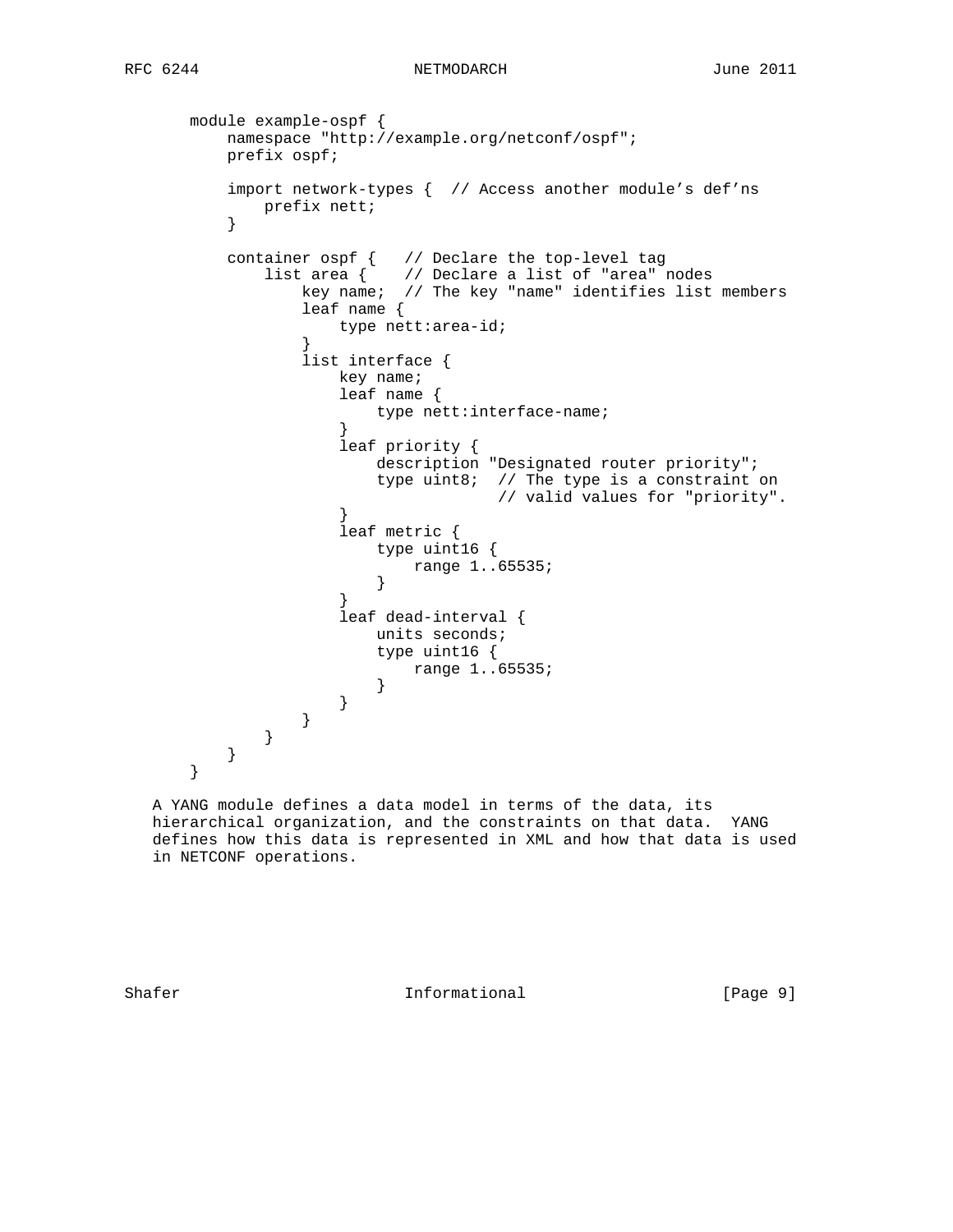The following table briefly describes some common YANG statements:

| Statement    | Description                                    |
|--------------|------------------------------------------------|
| augment      | Extends existing data hierarchies              |
| choice       | Defines mutually exclusive alternatives        |
| container    | Defines a layer of the data hierarchy          |
| extension    | Allows new statements to be added to YANG      |
| feature      | Indicates parts of the model that are optional |
| grouping     | Groups data definitions into reusable sets     |
| key          | Defines the key leafs for lists                |
| leaf         | Defines a leaf node in the data hierarchy      |
| leaf-list    | A leaf node that can appear multiple times     |
| list         | A hierarchy that can appear multiple times     |
| notification | Defines notification                           |
| rpc          | Defines input and output parameters for an RPC |
|              | operation                                      |
| typedef      | Defines a new type                             |
| uses         | Incorporates the contents of a "grouping"      |

# 2.2.1. Constraints

 YANG allows the modeler to add constraints to the data model to prevent impossible or illogical data. These constraints give clients information about the data being sent from the device, and also allow the client to know as much as possible about the data the device will accept, so the client can send correct data. These constraints apply to configuration data, but can also be used for rpc and notification data.

 The principal constraint is the "type" statement, which limits the contents of a leaf node to that of the named type. The following table briefly describes some other common YANG constraints:

Shafer **Informational** [Page 10]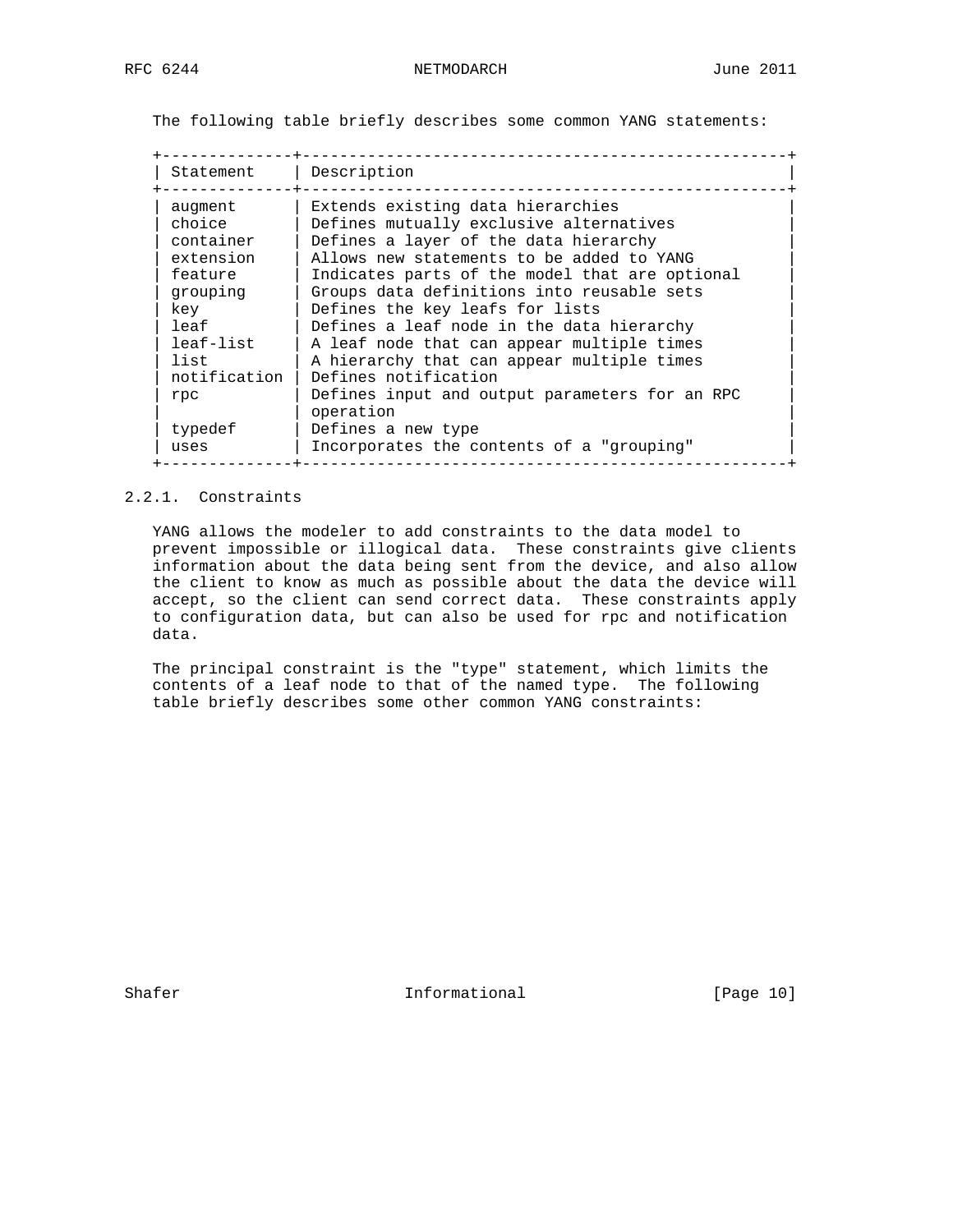| Statement           | Description                                               |
|---------------------|-----------------------------------------------------------|
| length<br>mandatory | Limits the length of a string<br>Requires the node appear |
| max-elements        | Limits the number of instances in a list                  |
| min-elements        | Limits the number of instances in a list                  |
| must                | XPath expression must be true                             |
| pattern             | Regular expression must be satisfied                      |
| range               | Value must appear in range                                |
| reference           | Value must appear elsewhere in the data                   |
| unique              | Value must be unique within the data                      |
| when                | Node is only present when XPath expression is true        |

 The "must" and "when" statements use XPath [W3CXPATH] expressions to specify conditions that are semantically evaluated against the data hierarchy, but neither the client nor the server are required to implement the XPath specification. Instead they can use any means to ensure these conditions are met.

## 2.2.2. Flexibility

 YANG uses the "union" type and the "choice" and "feature" statements to give modelers flexibility in defining their data models. The "union" type allows a single leaf to accept multiple types, like an integer or the word "unbounded":

```
 type union {
   type int32;
    type enumeration {
      enum "unbounded";
    }
}
```
 The "choice" statement lists a set of mutually exclusive nodes, so a valid configuration can choose any one node (or case). The "feature" statement allows the modeler to identify parts of the model that can be optional, and allows the device to indicate whether it implements these optional portions.

 The "deviation" statement allows the device to indicate parts of a YANG module that the device does not faithfully implement. While devices are encouraged to fully abide according to the contract presented in the YANG module, real-world situations may force the device to break the contract. Deviations give a means of declaring this limitation, rather than leaving it to be discovered via run-time errors.

Shafer Informational [Page 11]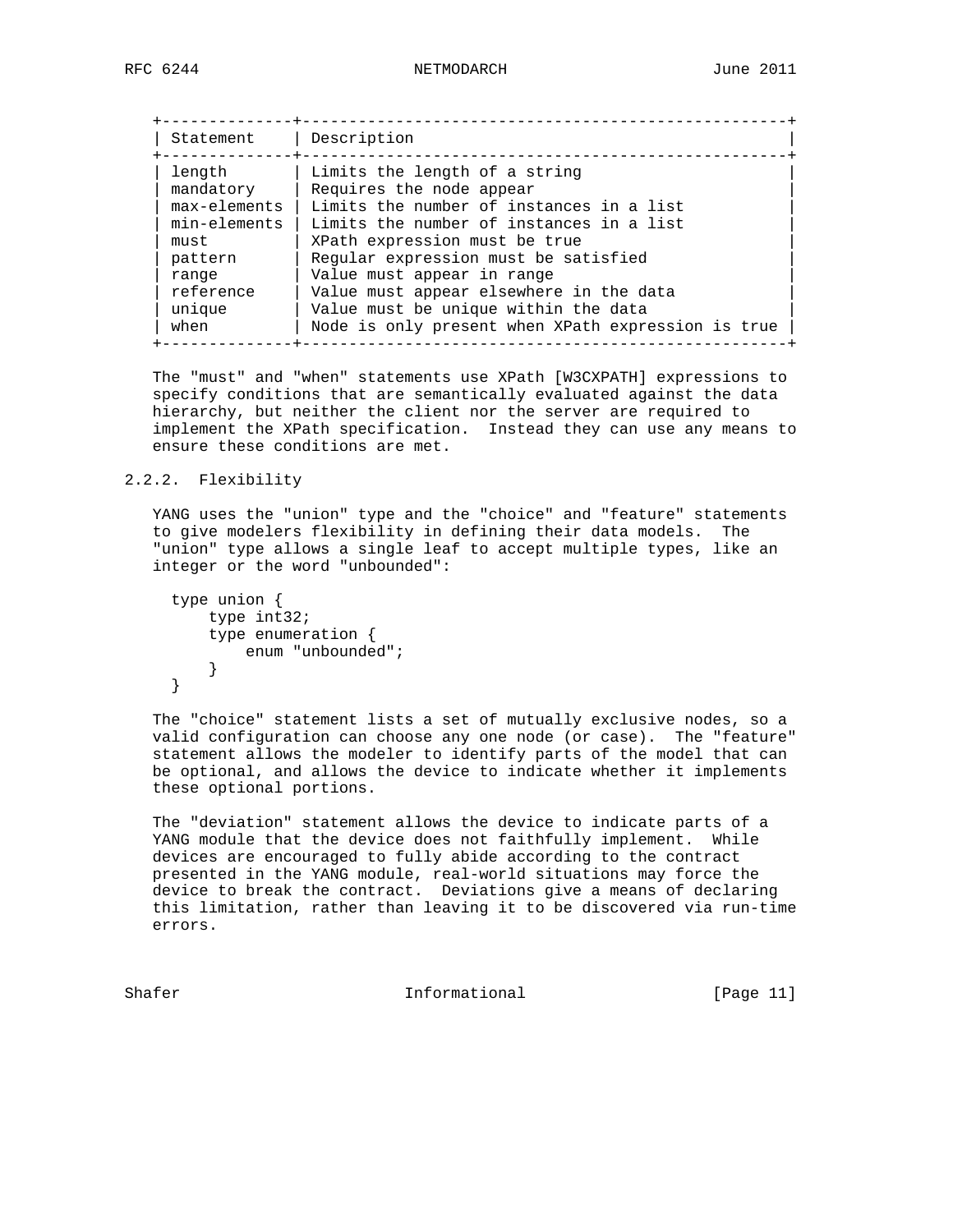## 2.2.3. Extensibility Model

 XML includes the concept of namespaces, allowing XML elements from different sources to be combined in the same hierarchy without risking collision. YANG modules define content for specific namespaces, but one module may augment the definition of another module, introducing elements from that module's namespace into the first module's hierarchy.

 Since one module can augment another module's definition, hierarchies of definitions are allowed to grow, as definitions from multiple sources are added to the base hierarchy. These augmentations are qualified using the namespace of the source module, helping to avoid issues with name conflicts as the modules change over time.

 For example, if the above OSPF configuration were the standard, a vendor module may augment this with vendor-specific extensions.

```
 module vendorx-ospf {
          namespace "http://vendorx.example.com/ospf";
          prefix vendorx;
          import example-ospf {
         prefix ospf;<br>}
}
          augment /ospf:ospf/ospf:area/ospf:interfaces {
              leaf no-neighbor-down-notification {
                 type empty;
                 description "Don't inform other protocols about"
                          + " neighbor down events";
}
}
      }
```
 The <no-neighbor-down-notification> element is then placed in the vendorx namespace:

Shafer **Informational** [Page 12]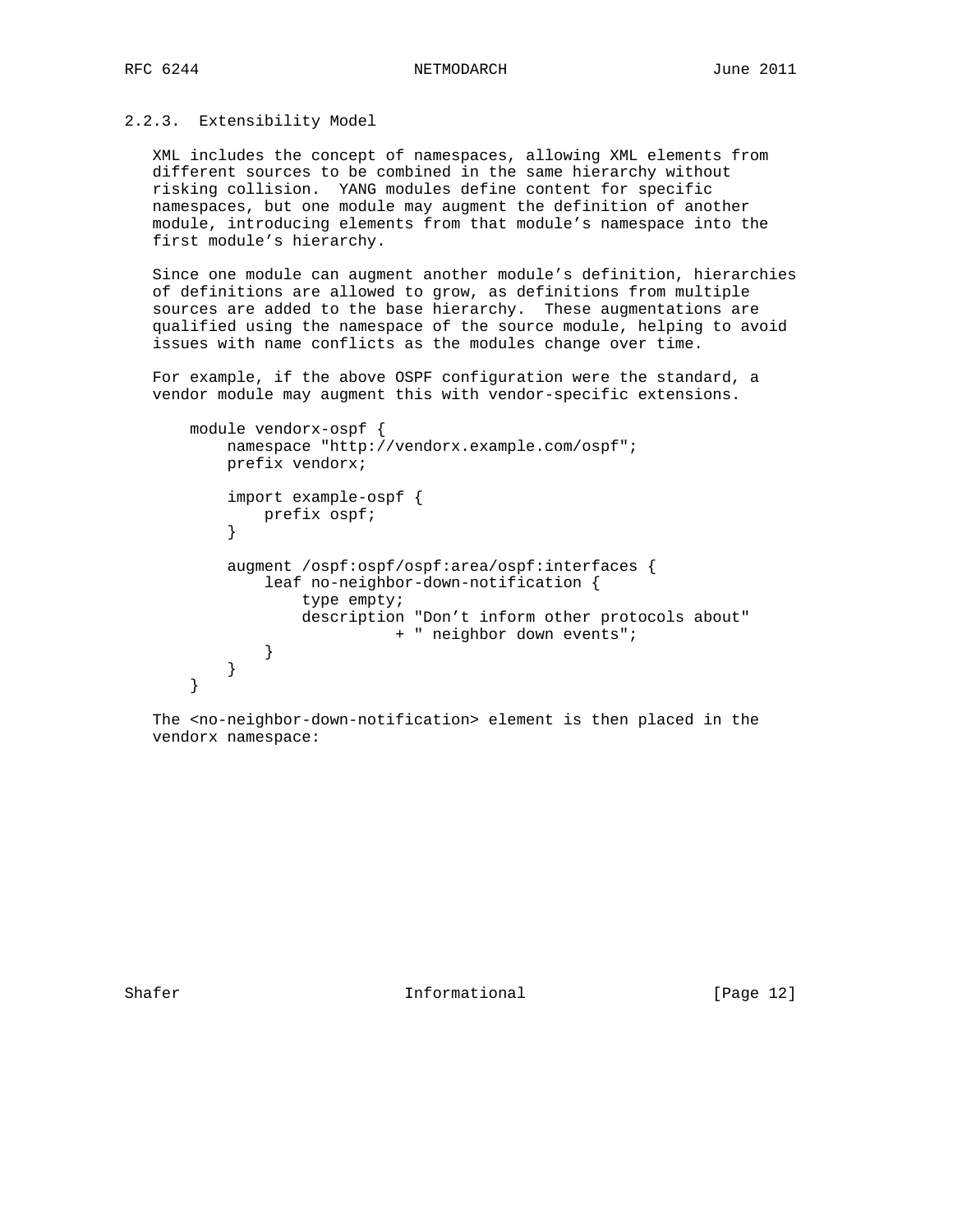```
 <ospf xmlns="http://example.org/netconf/ospf"
      xmlns:vendorx="http://vendorx.example.com/ospf">
  <area>
    <name>0.0.0.0</name>
    <interface>
     <name>ge-0/0/0.0</name>
      <priority>30</priority>
      <vendorx:no-neighbor-down-notification/>
    </interface>
  </area>
</ospf>
```
 Augmentations are seamlessly integrated with base modules, allowing them to be fetched, archived, loaded, and deleted within their natural hierarchy. If a client application asks for the configuration for a specific OSPF area, it will receive the sub hierarchy for that area, complete with any augmented data.

## 2.3. YANG Translations

 The YANG data modeling language is the central piece of a group of related technologies. The YANG language itself, described in [RFC6020], defines the syntax of the language and its statements, the meaning of those statements, and how to combine them to build the hierarchy of nodes that describe a data model.

 That document also defines the "on the wire" XML content for NETCONF operations on data models defined in YANG modules. This includes the basic mapping between YANG data tree nodes and XML elements, as well as mechanisms used in <edit-config> content to manipulate that data, such as arranging the order of nodes within a list.

 YANG uses a syntax that is regular and easily described, primarily designed for human readability. YANG's syntax is friendly to email, diff, patch, and the constraints of RFC formatting.

# 2.3.1. YIN

 In some environments, incorporating a YANG parser may not be an acceptable option. For those scenarios, an XML grammar for YANG is defined as YIN (YANG Independent Notation). YIN allows the use of XML parsers that are readily available in both open source and commercial versions. Conversion between YANG and YIN is direct, loss-less, and reversible. YANG statements are converted to XML elements, preserving the structure and content of YANG, but enabling

Shafer **Informational** [Page 13]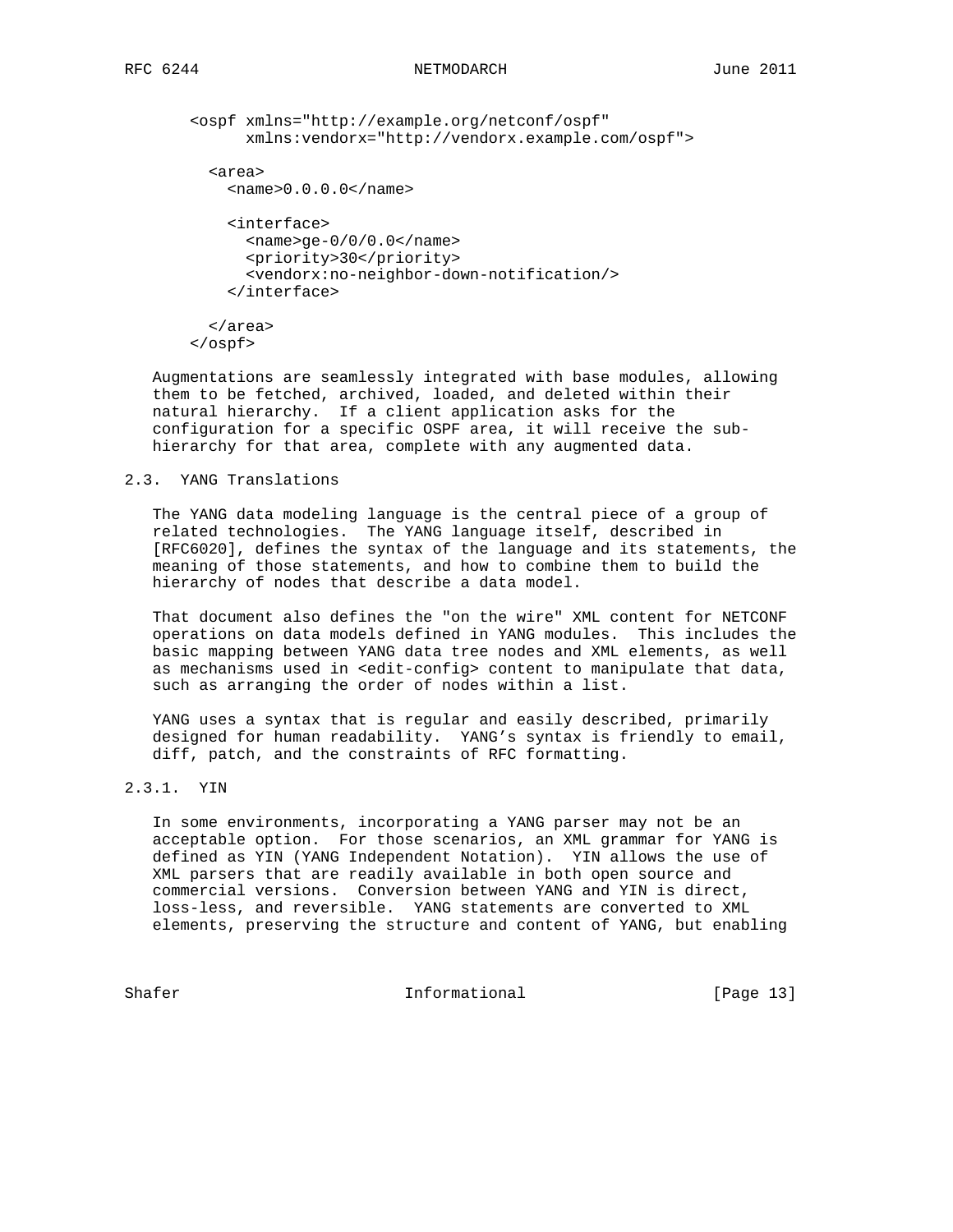the use of off-the-shelf XML parsers rather than requiring the integration of a YANG parser. YIN maintains complete semantic equivalence with YANG.

#### 2.3.2. DSDL (RELAX NG)

 Since NETCONF content is encoded in XML, it is natural to use XML schema languages for their validation. To facilitate this, YANG offers a standardized mapping of YANG modules into Document Schema Definition Languages [RFC6110], of which RELAX NG is a major component.

 DSDL is considered to be the best choice as a standard schema language because it addresses not only grammar and datatypes of XML documents but also semantic constraints and rules for modifying the information set of the document.

 In addition, DSDL offers formal means for coordinating multiple independent schemas and specifying how to apply the schemas to the various parts of the document. This is useful since YANG content is typically composed of multiple vocabularies.

### 2.4. YANG Types

 YANG supports a number of builtin types, and allows additional types to be derived from those types in an extensible manner. New types can add additional restrictions to allowable data values.

 A standard type library for use by YANG is available [RFC6021]. These YANG modules define commonly used data types for IETF-related standards.

# 2.5. IETF Guidelines

 A set of additional guidelines is defined that indicate desirable usage for authors and reviewers of Standards-Track specifications containing YANG data model modules [RFC6087]. These guidelines should be used as a basis for reviews of other YANG data model documents.

#### 3. Working with YANG

#### 3.1. Building NETCONF- and YANG-Based Solutions

 In the typical YANG-based solution, the client and server are driven by the content of YANG modules. The server includes the definitions of the modules as meta-data that is available to the NETCONF engine. This engine processes incoming requests, uses the meta-data to parse

Shafer Informational [Page 14]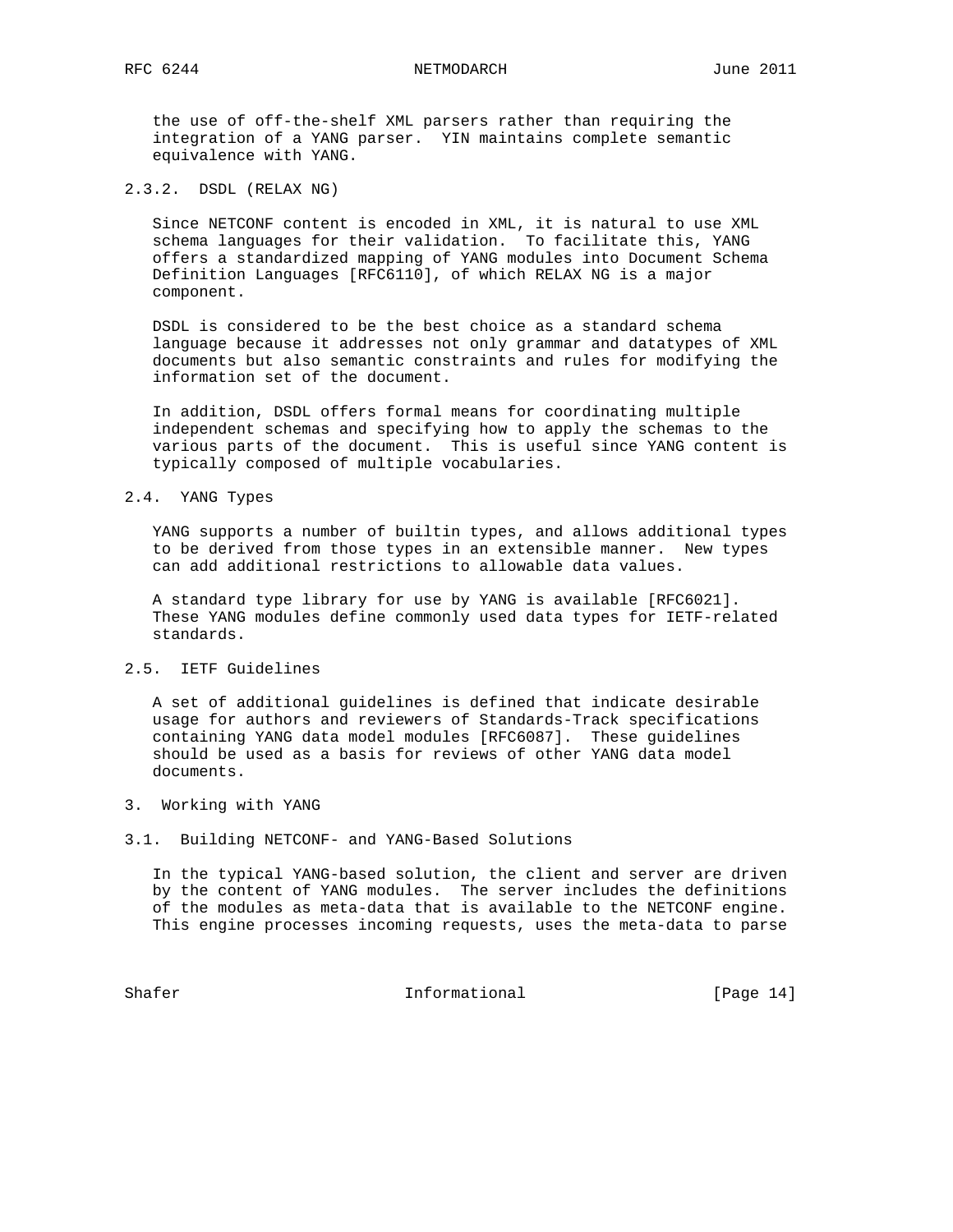and verify the request, performs the requested operation, and returns the results to the client.



 To use YANG, YANG modules must be defined to model the specific problem domain. These modules are then loaded, compiled, or coded into the server.

 The sequence of events for the typical client/server interaction may be as follows:

- o A client application ([C]) opens a NETCONF session to the server (device) ([S])
- o [C] and [S] exchange <hello> messages containing the list of capabilities supported by each side, allowing [C] to learn the modules supported by [S]

Shafer **Informational** [Page 15]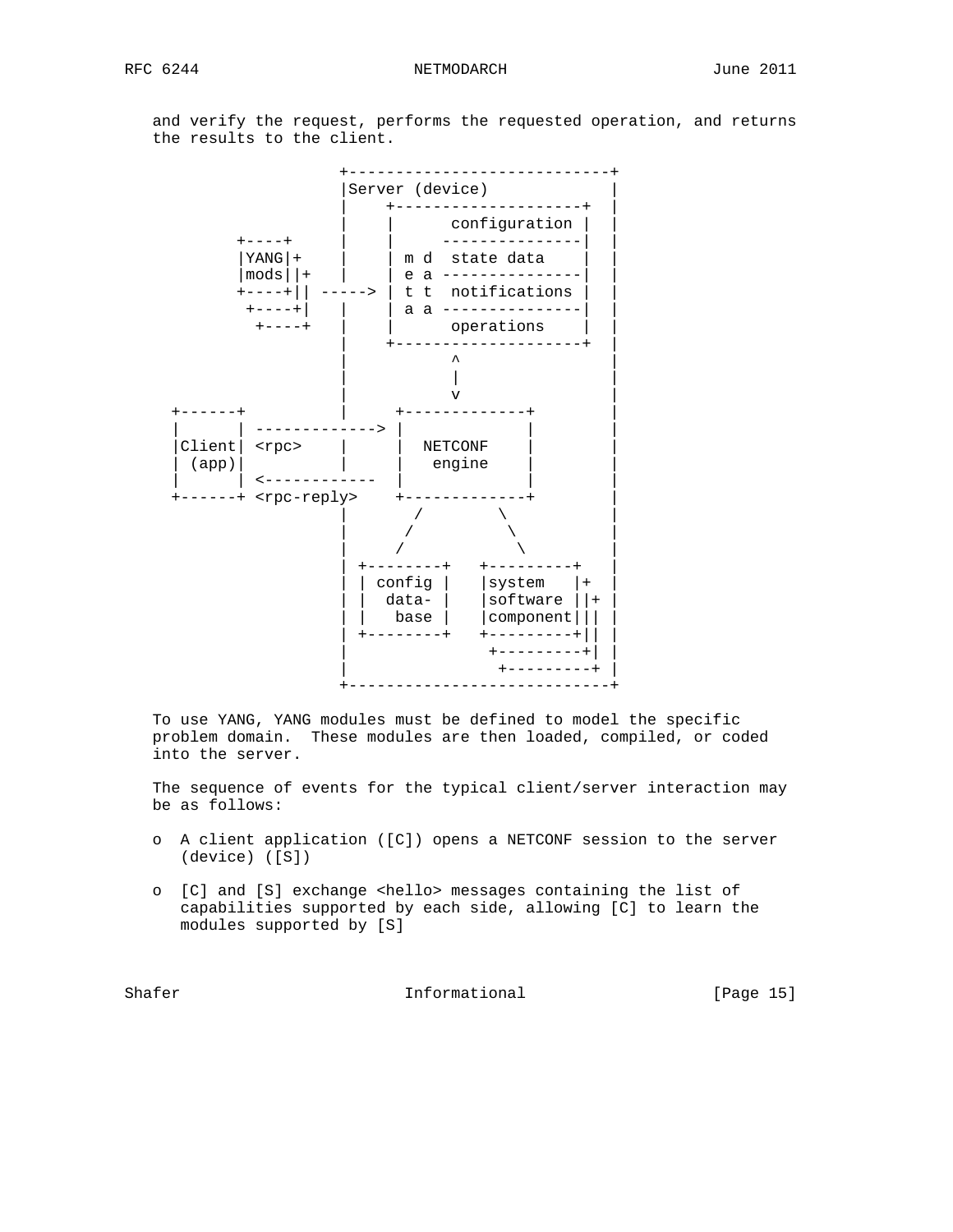- o [C] builds and sends an operation defined in the YANG module, encoded in XML, within NETCONF's <rpc> element
- o [S] receives and parses the <rpc> element
- o [S] verifies the contents of the request against the data model defined in the YANG module
- o [S] performs the requested operation, possibly changing the configuration datastore
- o [S] builds the response, containing the response, any requested data, and any errors
- o [S] sends the response, encoded in XML, within NETCONF's <rpc-reply> element
- o [C] receives and parses the <rpc-reply> element
- o [C] inspects the response and processes it as needed

 Note that there is no requirement for the client or server to process the YANG modules in this way. The server may hard code the contents of the data model, rather than handle the content via a generic engine. Or the client may be targeted at the specific YANG model, rather than being driven generically. Such a client might be a simple shell script that stuffs arguments into an XML payload template and sends it to the server.

3.2. Addressing Operator Requirements

 NETCONF and YANG address many of the issues raised in the IAB NM workshop.

- o Ease of use: YANG is designed to be human friendly, simple, and readable. Many tricky issues remain due to the complexity of the problem domain, but YANG strives to make them more visible and easier to deal with.
- o Configuration and state data: YANG clearly divides configuration data from other types of data.
- o Transactions: NETCONF provides a simple transaction mechanism.
- o Generation of deltas: A YANG module gives enough information to generate the delta needed to change between two configuration data sets.

Shafer Informational [Page 16]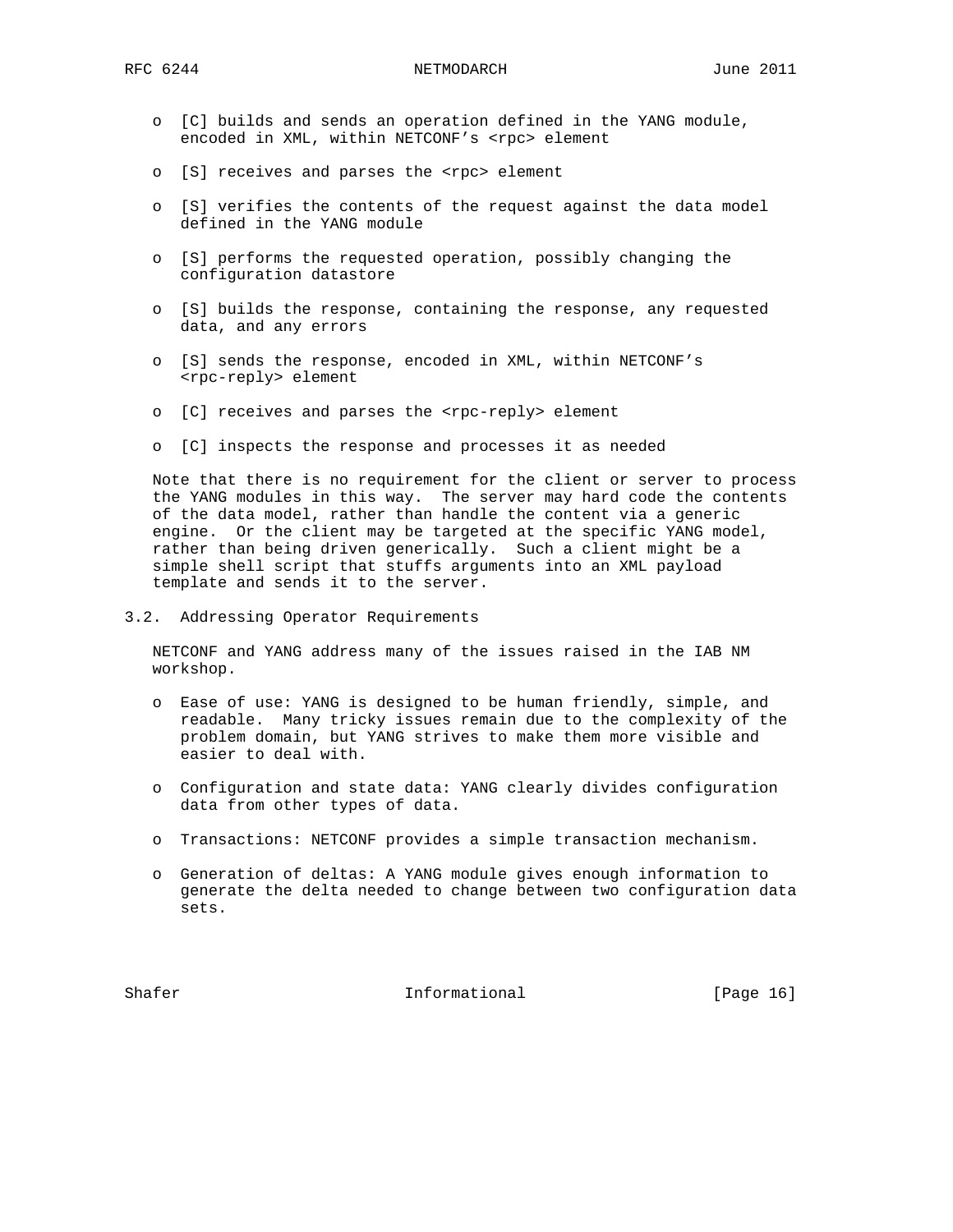- o Dump and restore: NETCONF gives the ability to save and restore configuration data. This can also be performed for a specific YANG module.
- o Network-wide configuration: NETCONF supports robust network-wide configuration transactions via the commit and confirmed-commit capabilities. When a change is attempted that affects multiple devices, these capabilities simplify the management of failure scenarios, resulting in the ability to have transactions that will dependably succeed or fail atomically.
- o Text-friendly: YANG modules are very text friendly, as is the data they define.
- o Configuration handling: NETCONF addresses the ability to distinguish between distributing configuration data and activating it.
- o Task-oriented: A YANG module can define specific tasks as RPC operations. A client can choose to invoke the RPC operation or to access any underlying data directly.
- o Full coverage: YANG modules can be defined that give full coverage to all the native abilities of the device. Giving this access avoids the need to resort to the command line interface (CLI) using tools such as Expect [SWEXPECT].
- o Timeliness: YANG modules can be tied to CLI operations, so all native operations and data are immediately available.
- o Implementation difficulty: YANG's flexibility enables modules that can be more easily implemented. Adding "features" and replacing "third normal form" with a natural data hierarchy should reduce complexity.
- o Simple data modeling language: YANG has sufficient power to be usable in other situations. In particular, on-box API and native CLI can be integrated to achieve simplification of the infrastructure.
- o Internationalization: YANG uses UTF-8 [RFC3629] encoded Unicode characters.
- o Event correlation: YANG integrates RPC operations, notification, configuration, and state data, enabling internal references. For example, a field in a notification can be tagged as pointing to a BGP peer, and the client application can easily find that peer in the configuration data.

Shafer Informational [Page 17]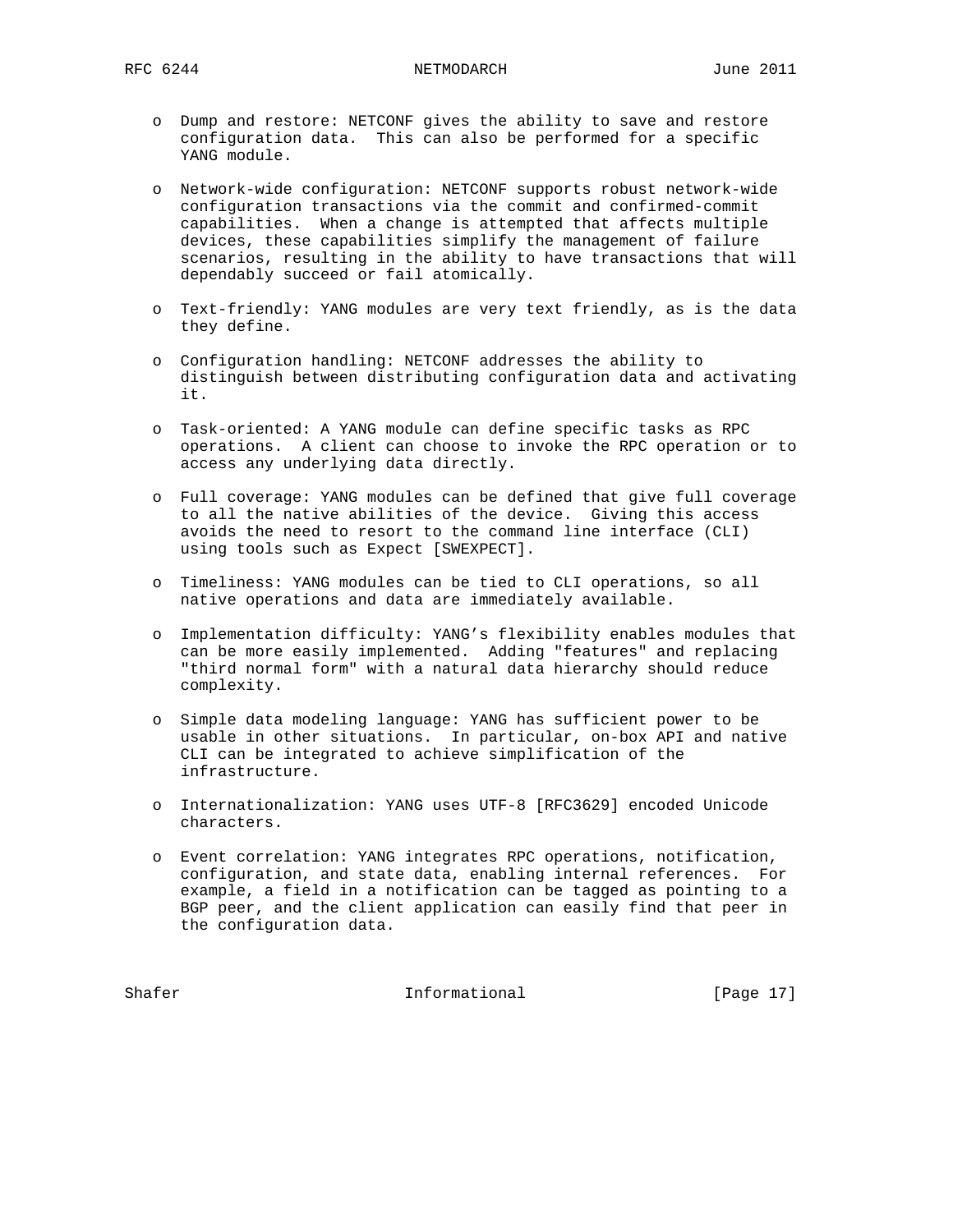- o Implementation costs: Significant effort has been made to keep implementation costs as low as possible.
- o Human-friendly syntax: YANG's syntax is optimized for the reader, specifically the reviewer on the basis that this is the most common human interaction.
- o Post-processing: Use of XML will maximize the opportunities for post-processing of data, possibly using XML-based technologies like XPath [W3CXPATH], XQuery [W3CXQUERY], and XSLT [W3CXSLT].
- o Semantic mismatch: Richer, more descriptive data models will reduce the possibility of semantic mismatch. With the ability to define new primitives, YANG modules will be more specific in content, allowing more enforcement of rules and constraints.
- o Security: NETCONF runs over transport protocols secured by SSH or TLS, allowing secure communications and authentication using well trusted technology. The secure transport can use existing key and credential management infrastructure, reducing deployment costs.
- o Reliable: NETCONF and YANG are solid and reliable technologies. NETCONF is connection based, and includes automatic recovery mechanisms when the connection is lost.
- o Delta friendly: YANG-based models support operations that are delta friendly. Add, change, insert, and delete operations are all well defined.
- o Method-oriented: YANG allows new RPC operations to be defined, including an operation name, which is essentially a method. The input and output parameters of the RPC operations are also defined in the YANG module.
- 3.3. Roles in Building Solutions

 Building NETCONF- and YANG-based solutions requires interacting with many distinct groups. Modelers must understand how to build useful models that give structure and meaning to data while maximizing the flexibility of that data to "future proof" their work. Reviewers need to quickly determine if that structure is accurate. Device developers need to code that data model into their devices, and application developers need to code their applications to take advantage of that data model. There are a variety of strategies for performing each piece of this work. This section discusses some of those strategies.

Shafer **Informational** [Page 18]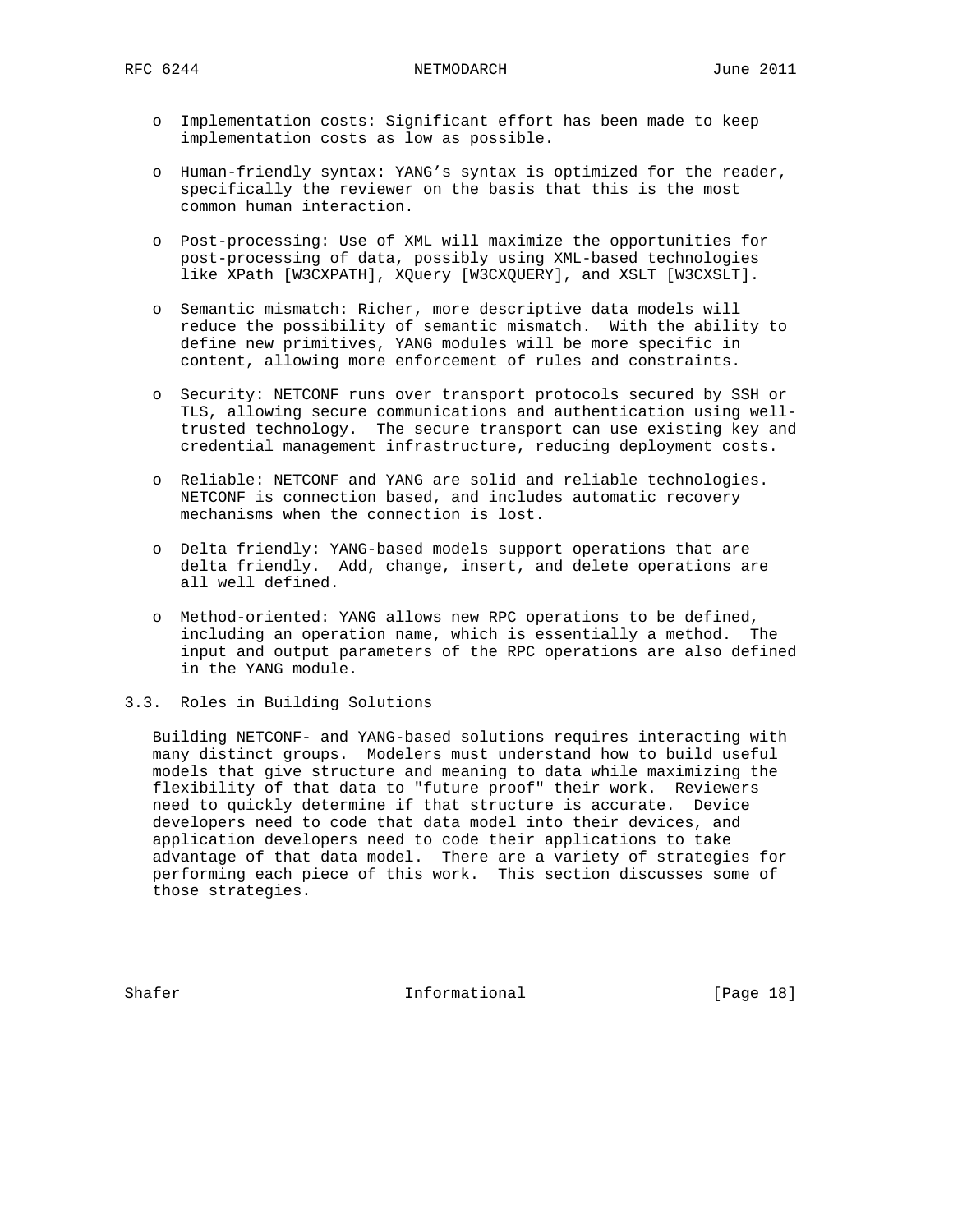# 3.3.1. Modeler

 The modeler defines a data model based on their in-depth knowledge of the problem domain being modeled. This model should be as simple as possible, but should balance complexity with expressiveness. The organization of the model not only should target the current model but also should allow for extensibility from other modules and for adaptability to future changes.

Additional modeling issues are discussed in Section 4.

## 3.3.2. Reviewer

 The reviewer role is perhaps the most important and the time reviewers are willing to give is precious. To help the reviewer, YANG stresses readability, with a human-friendly syntax, natural data hierarchy, and simple, concise statements.

#### 3.3.3. Device Developer

 The YANG model tells the device developer what data is being modeled. The developer reads the YANG models and writes code that supports the model. The model describes the data hierarchy and associated constraints, and the description and reference material helps the developer understand how to transform the model's view into the device's native implementation.

## 3.3.3.1. Generic Content Support

 The YANG model can be compiled into a YANG-based engine for either the client or server side. Incoming data can be validated, as can outgoing data. The complete configuration datastore may be validated in accordance with the constraints described in the data model.

 Serializers and de-serializers for generating and receiving NETCONF content can be driven by the meta-data in the model. As data is received, the meta-data is consulted to ensure the validity of incoming XML elements.

## 3.3.3.2. XML Definitions

 The YANG module dictates the XML encoding for data sent via NETCONF. The rules that define the encoding are fixed, so the YANG module can be used to ascertain whether a specific NETCONF payload is obeying the rules.

Shafer Informational [Page 19]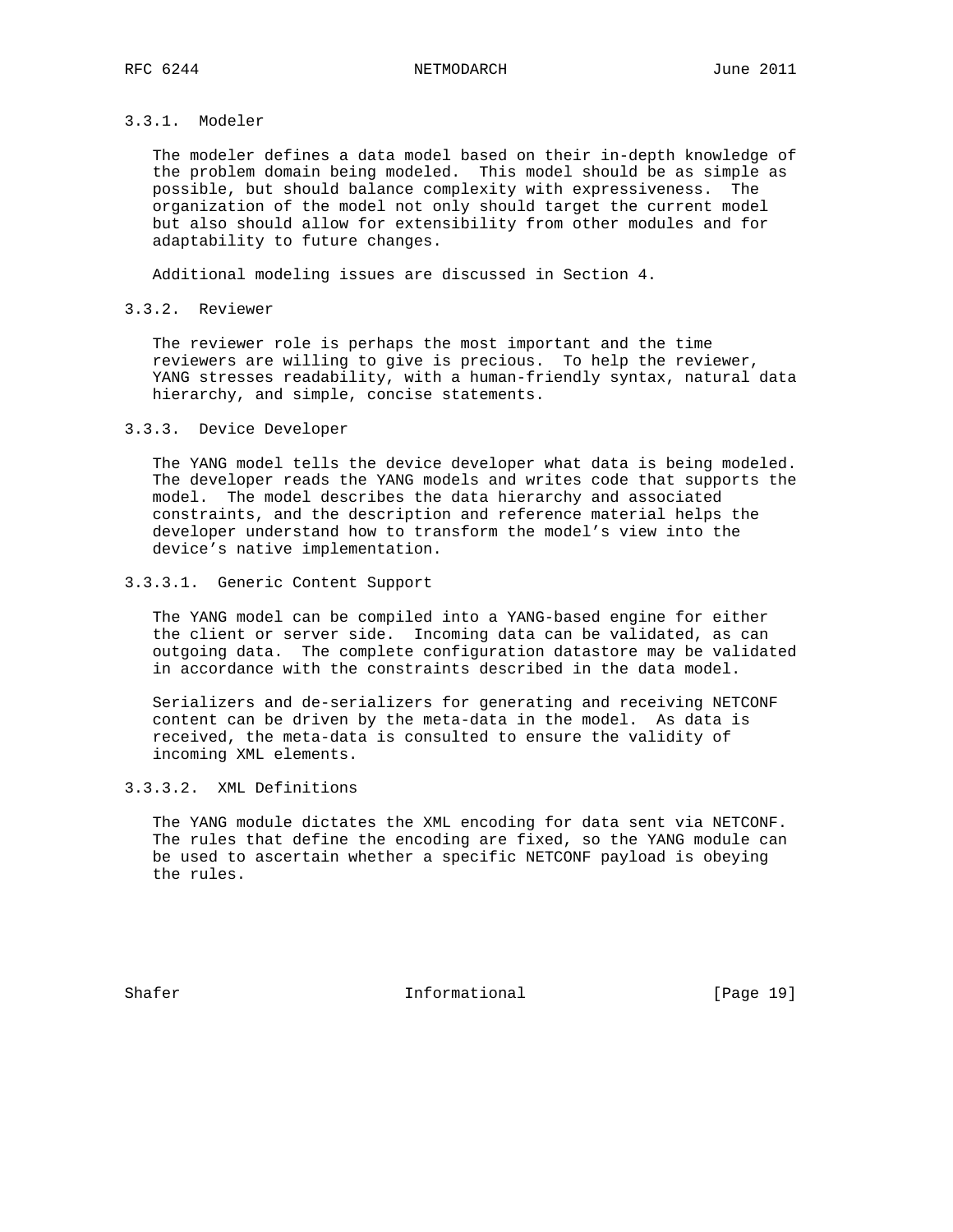### 3.3.4. Application Developer

 The YANG module tells the application developer what data can be modeled. Developers can inspect the modules and take one of three distinct views. In this section, we will consider them and the impact of YANG on their design. In the real world, most applications are a mixture of these approaches.

## 3.3.4.1. Hard Coded

 An application can be coded against the specific, well-known contents of YANG modules, implementing their organization, rules, and logic directly with explicit knowledge. For example, a script could be written to change the domain name of a set of devices using a standard YANG module that includes such a leaf node. This script takes the new domain name as an argument and inserts it into a string containing the rest of the XML encoding as required by the YANG module. This content is then sent via NETCONF to each of the devices.

 This type of application is useful for small, fixed problems where the cost and complexity of flexibility are overwhelmed by the ease of hard coding direct knowledge into the application.

3.3.4.2. Bottom Up

 An application may take a generic, bottom-up approach to configuration, concentrating on the device's data directly and treating that data without specific understanding.

 YANG modules may be used to drive the operation of the YANG equivalent of a "MIB browser". Such an application manipulates the device's configuration data based on the data organization contained in the YANG module. For example, a GUI may present a straightforward visualization where elements of the YANG hierarchy are depicted in a hierarchy of folders or GUI panels. Clicking on a line expands to the contents of the matching XML hierarchy.

 This type of GUI can easily be built by generating XSLT stylesheets from the YANG data models. An XSLT engine can then be used to turn configuration data into a set of web pages.

 The YANG modules allow the application to enforce a set of constraints without understanding the semantics of the YANG module.

Shafer Informational [Page 20]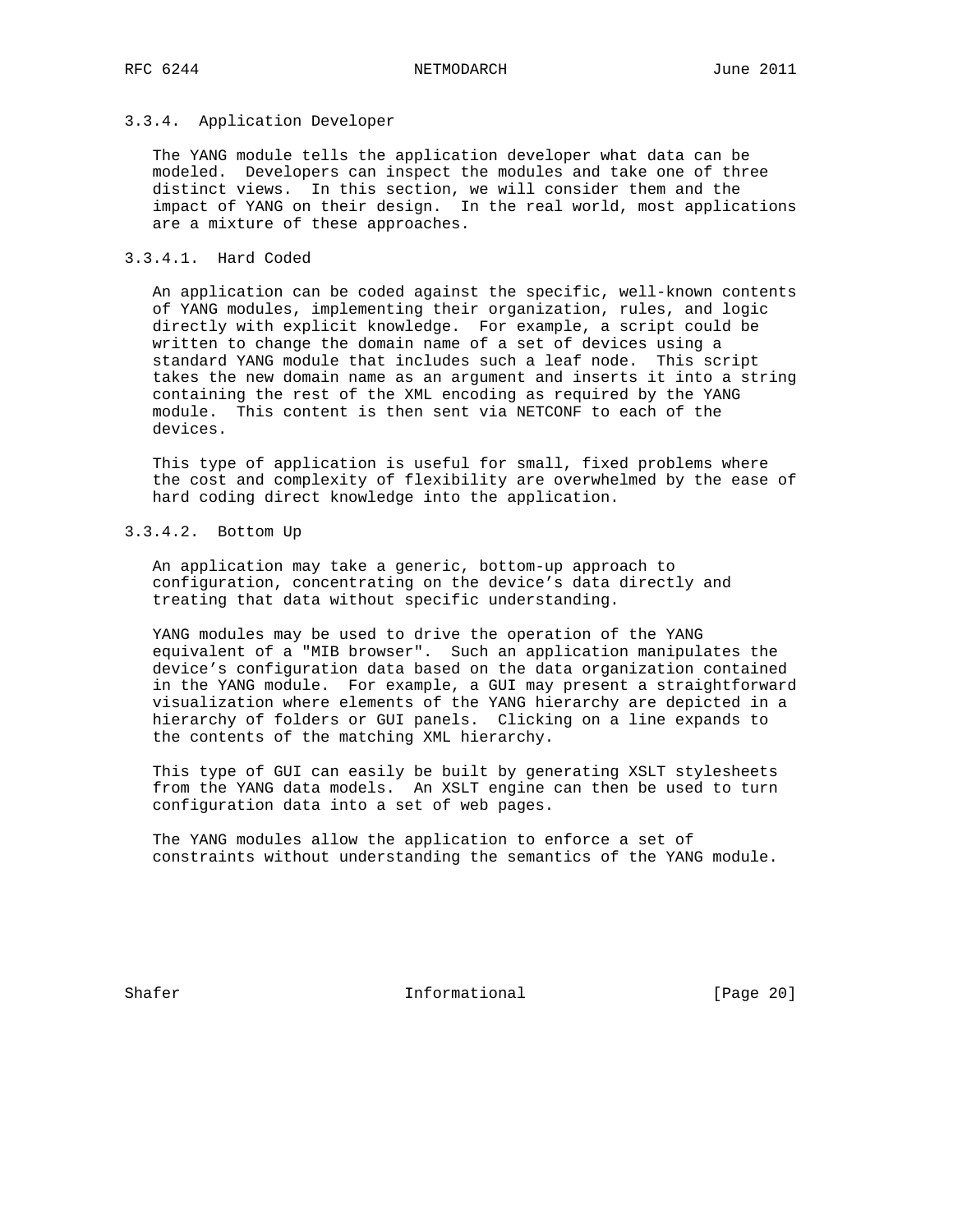### 3.3.4.3. Top Down

 In contrast to the bottom-up approach, the top-down approach allows the application to take a view of the configuration data that is distinct from the standard and/or proprietary YANG modules. The application is free to construct its own model for data organization and to present this model to the user. When the application needs to transmit data to a device, the application transforms its data from the problem-oriented view of the world into the data needed for that particular device. This transformation is under the control and maintenance of the application, allowing the transformation to be changed and updated without affecting the device.

 For example, an application could be written that models VPNs in a network-oriented view. The application would need to transform these high-level VPN definitions into the configuration data that would be handed to any particular device within a VPN.

 Even in this approach, YANG is useful since it can be used to model the VPN. For example, the following VPN straw-man models a list of VPNs, each with a protocol, a topology, a list of member interfaces, and a list of classifiers.

```
 list example-bgpvpn {
         key name;
         leaf name { ... }
         leaf protocol {
            type enumeration {
                enum bgpvpn;
           enum l2vpn;
}
}
         leaf topology {
            type enumeration {
               enum hub-n-spoke;
           enum mesh;
}
}
         list members {
            key "device interface";
            leaf device { ... }
           leaf interface { ... }
}
         list classifiers {
            ...
}
     }
```
Shafer **Informational** [Page 21]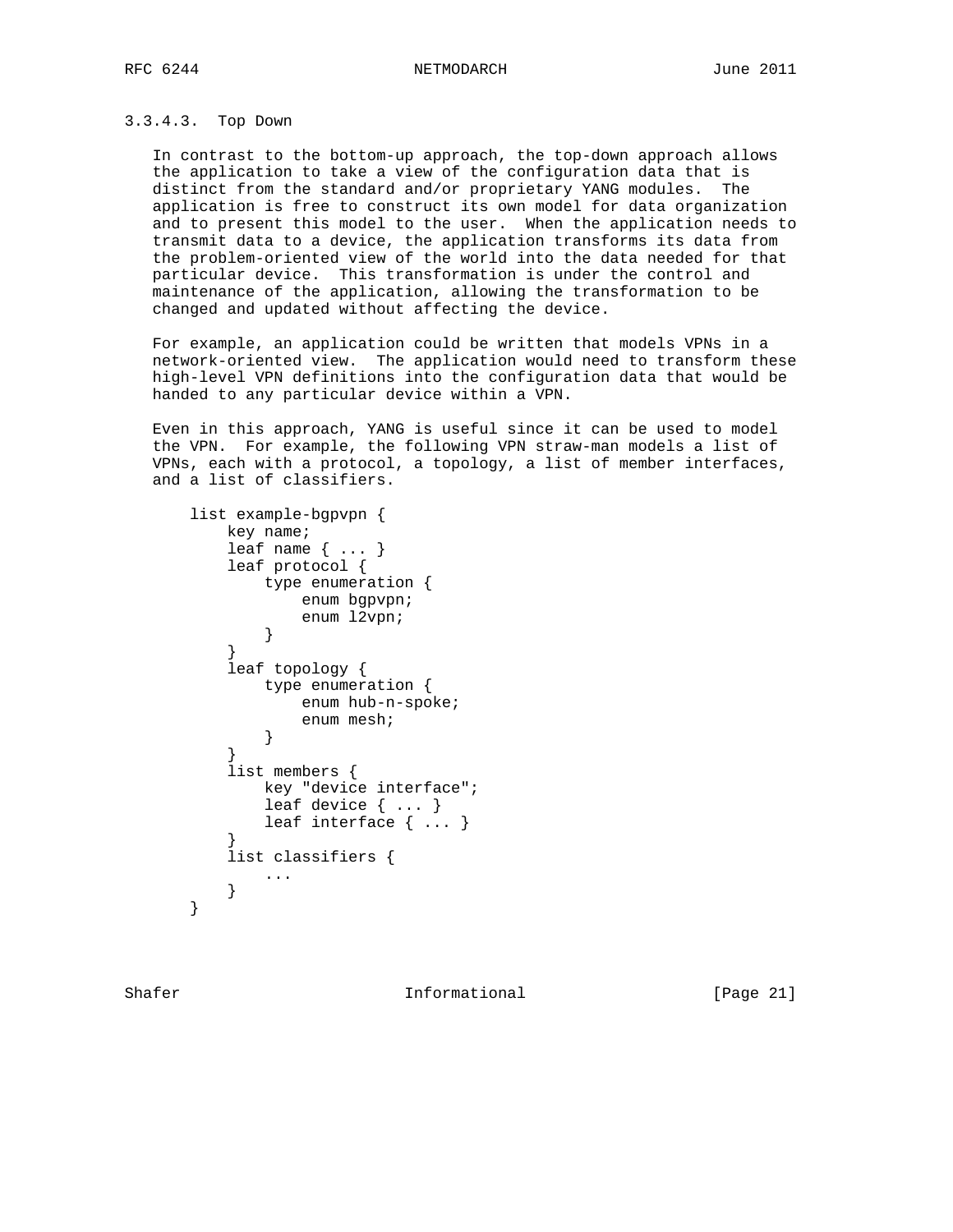The application can use such a YANG module to drive its operation, building VPN instances in a database and then pushing the configuration for those VPNs to individual devices either using a standard device model (e.g., example-bgpvpn.yang) or by transforming that standard device content into some proprietary format for devices that do not support that standard.

4. Modeling Considerations

 This section discusses considerations the modeler should be aware of while developing models in YANG.

4.1. Default Values

 The concept of default values is simple, but their details, representation, and interaction with configuration data can be difficult issues. NETCONF leaves default values as a data model issue, and YANG gives flexibility to the device implementation in terms of how default values are handled. The requirement is that the device "MUST operationally behave as if the leaf was present in the data tree with the default value as its value". This gives the device implementation choices in how default values are handled.

 One choice is to view the configuration as a set of instructions for how the device should be configured. If a data value that is given as part of those instructions is the default value, then it should be retained as part of the configuration, but if it is not explicitly given, then the value is not considered to be part of the configuration.

 Another choice is to trim values that are identical to the default values, implicitly removing them from the configuration datastore. The act of setting a leaf to its default value effectively deletes that leaf.

 The device could also choose to report all default values, regardless of whether they were explicitly set. This choice eases the work of a client that needs default values, but may significantly increase the size of the configuration data.

 These choices reflect the default handling schemes of widely deployed networking devices and supporting them allows YANG to reduce implementation and deployment costs of YANG-based models.

Shafer Informational [Page 22]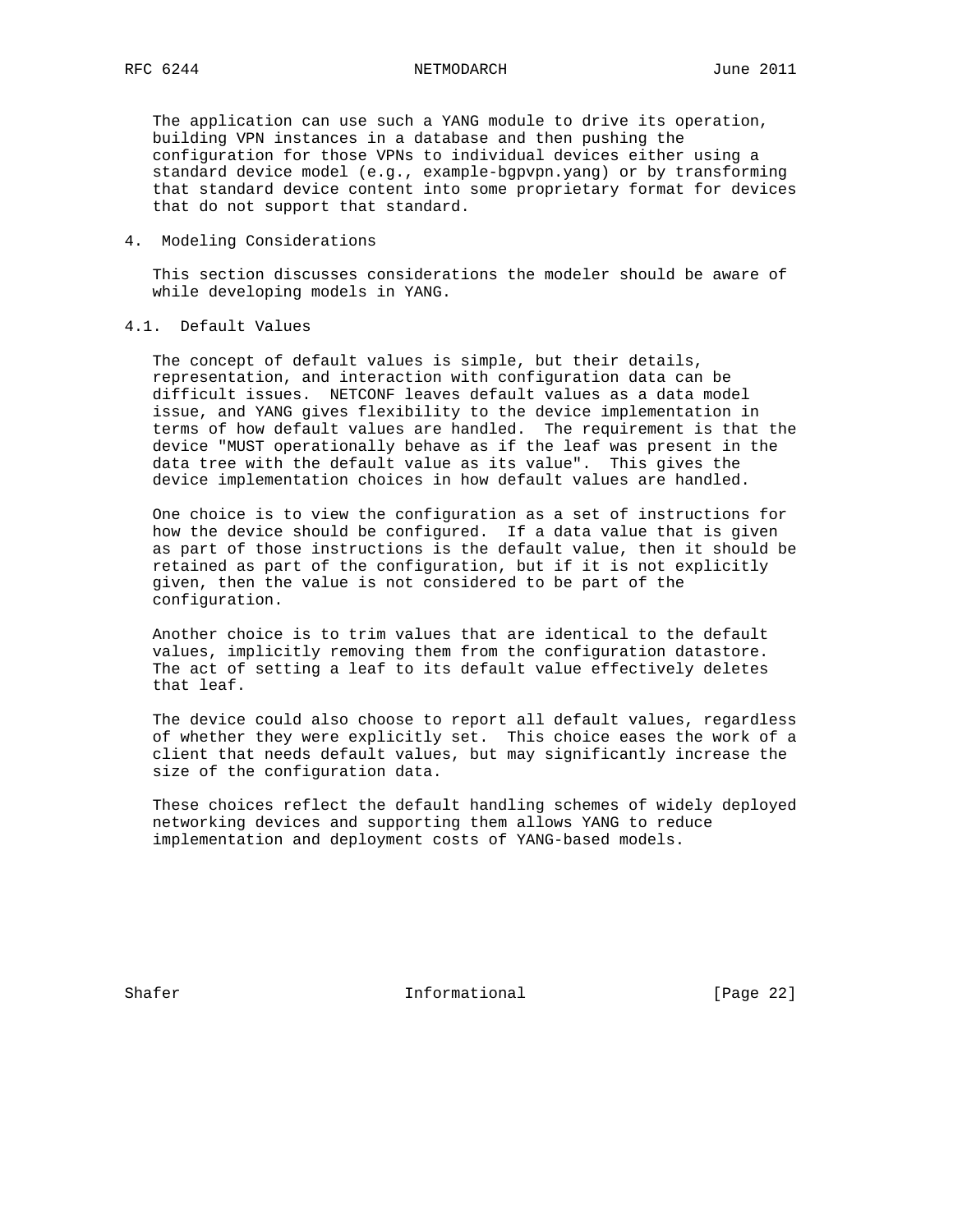When the client retrieves data from the device, it must be prepared to handle the absence of leaf nodes with the default value, since the server is not required to send such leaf elements. This permits the device to implement either of the first two default handling schemes given above.

 Regardless of the implementation choice, the device can support the "with-defaults" capability [RFC6243] and give the client the ability to select the desired handling of default values.

 When evaluating the XPath expressions for constraints like "must" and "when", the evaluation context for the expressions will include any appropriate default values, so the modeler can depend on consistent behavior from all devices.

4.2. Compliance

 In developing good data models, there are many conflicting interests the data modeler must keep in mind. Modelers need to be aware of five issues with models and devices:

- o usefulness
- o compliance
- o flexibility
- o extensibility
- o deviations

 For a model to be interesting, it must be useful, solving a problem in a more direct or more powerful way than can be accomplished without the model. The model should maximize the usefulness of the model within the problem domain.

 Modelers should build models that maximize the number of devices that can faithfully implement the model. If the model is drawn too narrowly, or includes too many assumptions about the device, then the difficulty and cost of accurately implementing the model will lead to low-quality implementations and interoperability issues, and will reduce the value of the model.

 Modelers can use the "feature" statement in their models to give the device some flexibility by partitioning their model and allowing the device to indicate which portions of the model are implemented on the

Shafer Informational [Page 23]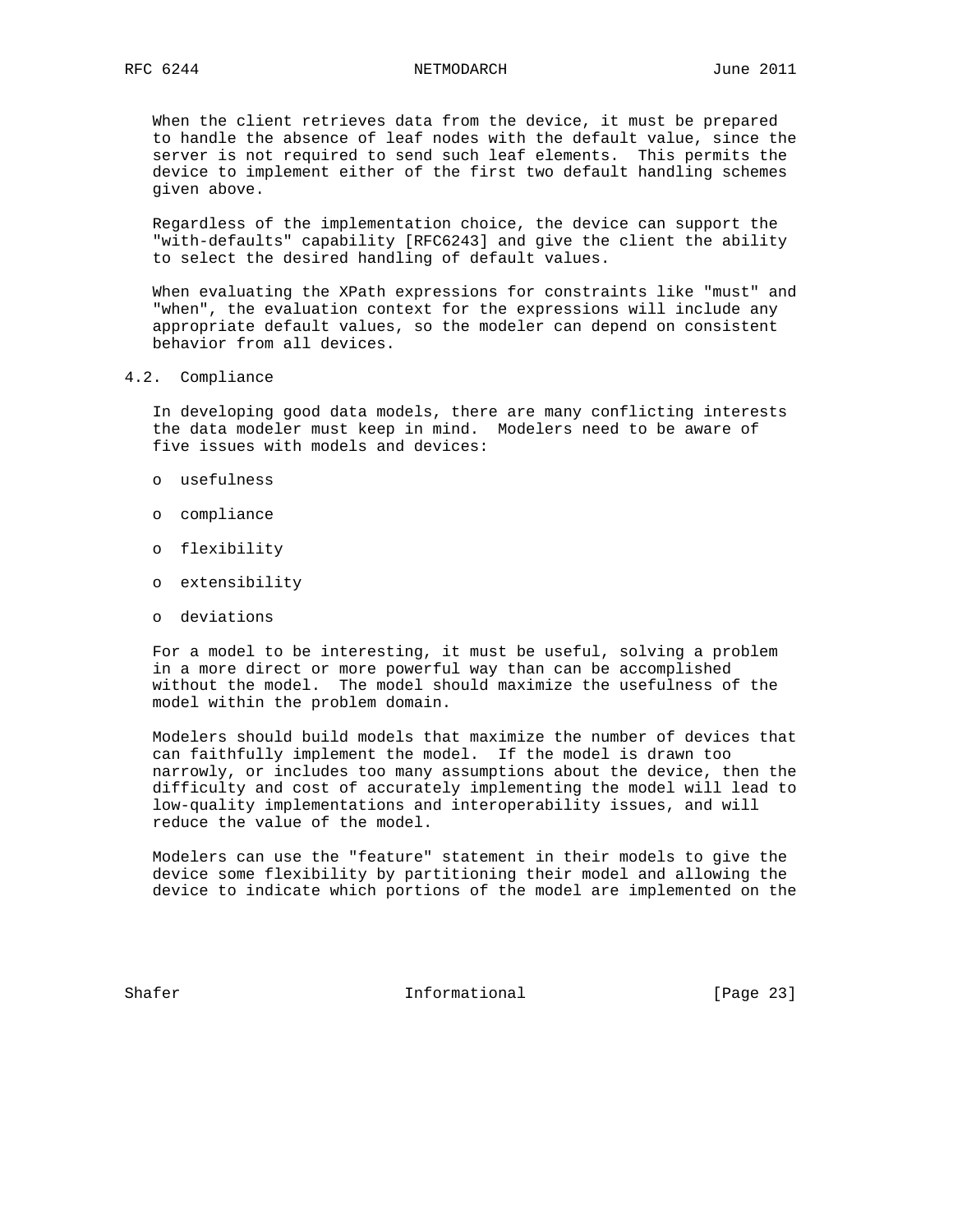device. For example, if the model includes some "logging" feature, a device with no storage facilities for the log can tell the client that it does not support this feature of the model.

 Models can be extended via the "augment" statement, and the modeler should consider how their model is likely to be extended. These augmentations can be defined by vendors, applications, or standards bodies.

 Deviations are a means of allowing the devices to indicate where its implementation is not in full compliance with the model. For example, once a model is published, an implementer may decide to make a particular node configurable, where the standard model describes it as state data. The implementation reports the value normally and may declare a deviation that this device behaves in a different manner than the standard. Applications capable of discovering this deviation can make allowances, but applications that do not discover the deviation can continue treating the implementation as if it were compliant.

 Rarely, implementations may make decisions that prevent compliance with the standard. Such occasions are regrettable, but they remain a part of reality, and modelers and application writers ignore them at their own risk. An implementation that emits an integer leaf as "cow" would be difficult to manage, but applications should expect to encounter such misbehaving devices in the field.

 Despite this, both client and server should view the YANG module as a contract, with both sides agreeing to abide by the terms. The modeler should be explicit about the terms of such a contract, and both client and server implementations should strive to faithfully and accurately implement the data model described in the YANG module.

### 4.3. Data Distinctions

 The distinction between configuration data, operational state data, and statistics is important to understand for data model writers and people who plan to extend the NETCONF protocol. This section first discusses some background and then provides a definition and some examples.

## 4.3.1. Background

 During the IAB NM workshop, operators did formulate the following two requirements, as listed in [RFC3535]:

Shafer Informational [Page 24]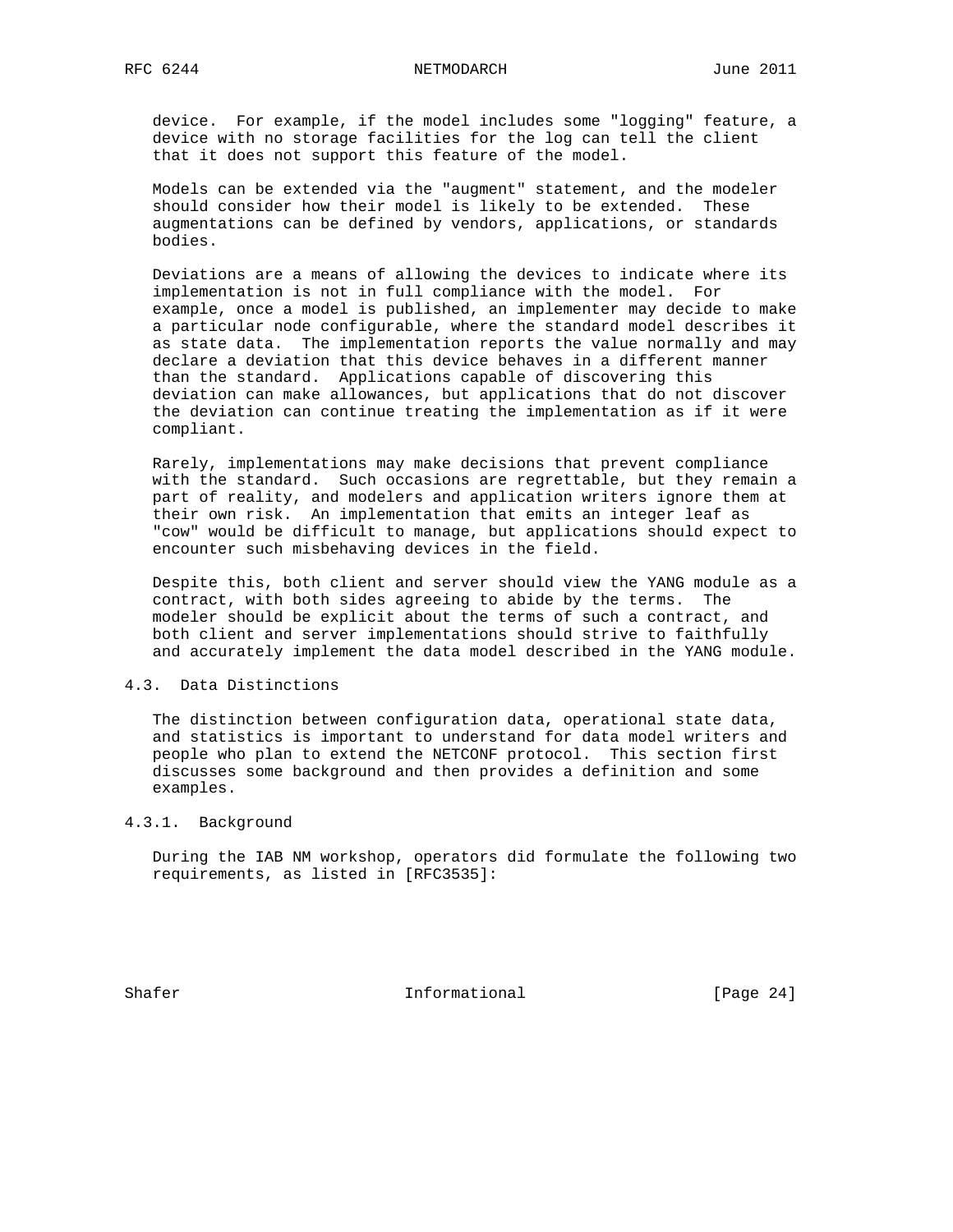- 2. It is necessary to make a clear distinction between configuration data, data that describes operational state, and statistics. Some devices make it very hard to determine which parameters were administratively configured and which were obtained via other mechanisms such as routing protocols.
- 3. It is required to be able to fetch separately configuration data, operational state data, and statistics from devices, and to be able to compare these between devices.

 The NETCONF protocol defined in RFC 4741 distinguishes two types of data -- namely, configuration data and state data:

 Configuration data is the set of writable data that is required to transform a system from its initial default state into its current state.

 State data is the additional data on a system that is not configuration data such as read-only status information and collected statistics.

 NETCONF does not follow the distinction formulated by the operators between configuration data, operational state data, and statistical data, since it considers state data to include both statistics and operational state data.

# 4.3.2. Definitions

 Below is a definition for configuration data, operational state data, and statistical data. The definition borrows from previous work.

- o Configuration data is the set of writable data that is required to transform a system from its initial default state into its current state [RFC4741].
- o Operational state data is a set of data that has been obtained by the system at runtime and influences the system's behavior similar to configuration data. In contrast to configuration data, operational state is transient and modified by interactions with internal components or other systems via specialized protocols.
- o Statistical data is the set of read-only data created by a system itself. It describes the performance of the system and its components.

 The following examples help to clarify the difference between configuration data, operational state data, and statistical data.

Shafer **Informational** [Page 25]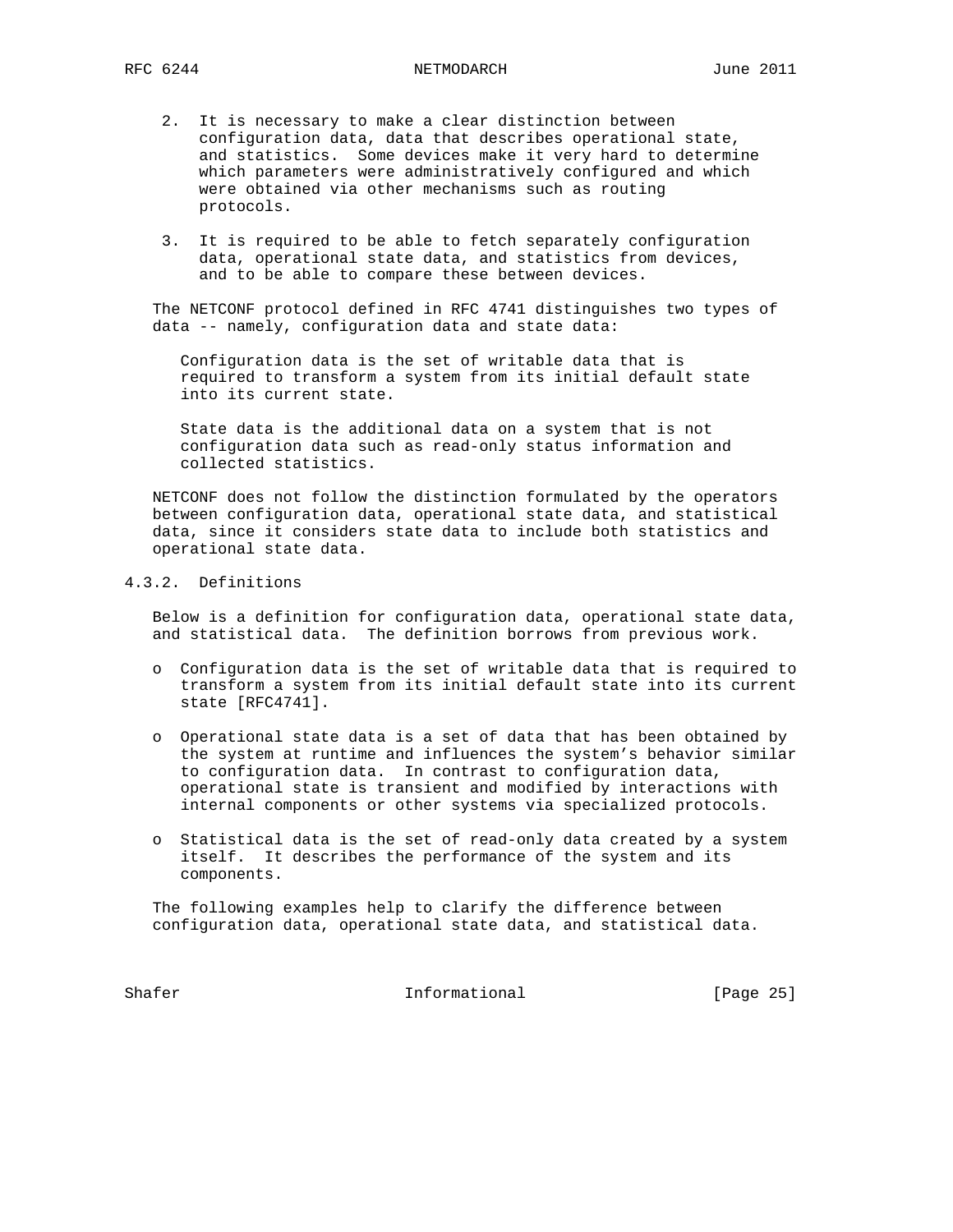## 4.3.2.1. Example 1: IP Routing Table

 IP routing tables can contain entries that are statically configured (configuration data) as well as entries obtained from routing protocols such as OSPF (operational state data). In addition, a routing engine might collect statistics like how often a particular routing table entry has been used.

## 4.3.2.2. Example 2: Interfaces

 Network interfaces usually come with a large number of attributes that are specific to the interface type and in some cases specific to the cable plugged into an interface. Examples are the maximum transmission unit of an interface or the speed detected by an Ethernet interface.

 In many deployments, systems use the interface attributes detected when an interface is initialized. As such, these attributes constitute operational state. However, there are usually provisions to overwrite the discovered attributes with static configuration data, like for example configuring the interface MTU to use a specific value or forcing an Ethernet interface to run at a given speed.

 The system will record statistics (counters) measuring the number of packets, bytes, and errors received and transmitted on each interface.

## 4.3.2.3. Example 3: Account Information

 Systems usually maintain static configuration information about the accounts on the system. In addition, systems can obtain information about accounts from other sources (e.g., Lightweight Directory Access Protocol (LDAP), Network Information Service (NIS)) dynamically, leading to operational state data. Information about account usage is an example of statistical data.

 Note that configuration data supplied to a system in order to create a new account might be supplemented with additional configuration information determined by the system when the account is being created (such as a unique account id). Even though the system might create such information, it usually becomes part of the static configuration of the system since this data is not transient.

Shafer Informational [Page 26]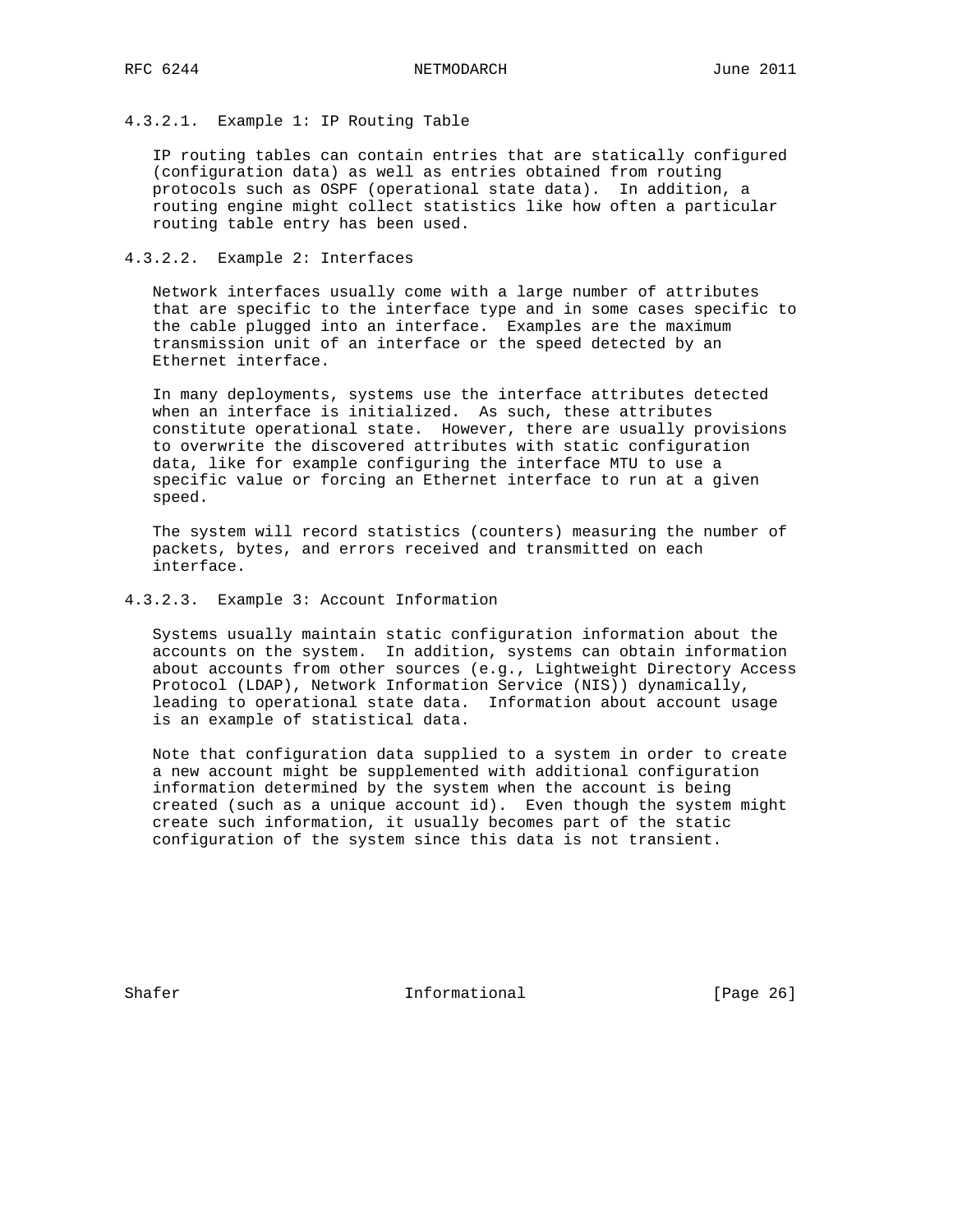# 4.3.3. Implications

 The primary focus of YANG is configuration data. There is no single mechanism defined for the separation of operational state data and statistics since NETCONF treats them both as state data. This section describes several different options for addressing this issue.

## 4.3.3.1. Data Models

 The first option is to have data models that explicitly differentiate between configuration data and operational state data. This leads to duplication of data structures and might not scale well from a modeling perspective.

 For example, the configured duplex value and the operational duplex value would be distinct leafs in the data model.

4.3.3.2. Additional Operations to Retrieve Operational State

 The NETCONF protocol can be extended with new protocol operations that specifically allow the retrieval of all operational state, e.g., by introducing a <get-ops> operation (and perhaps also a <get-stats> operation).

4.3.3.3. Introduction of an Operational State Datastore

 Another option could be to introduce a new "configuration" data store that represents the operational state. A <get-config> operation on the <operational> data store would then return the operational state determining the behavior of the box instead of its static and explicit configuration state.

#### 4.4. Direction

 At this time, the only viable solution is to distinctly model the configuration and operational values. The configuration leaf would indicate the desired value, as given by the user, and the operational leaf would indicate the current value, as observed on the device.

 In the duplex example, this would result in two distinct leafs being defined, "duplex" and "op-duplex", one with "config true" and one with "config false".

Shafer Informational [Page 27]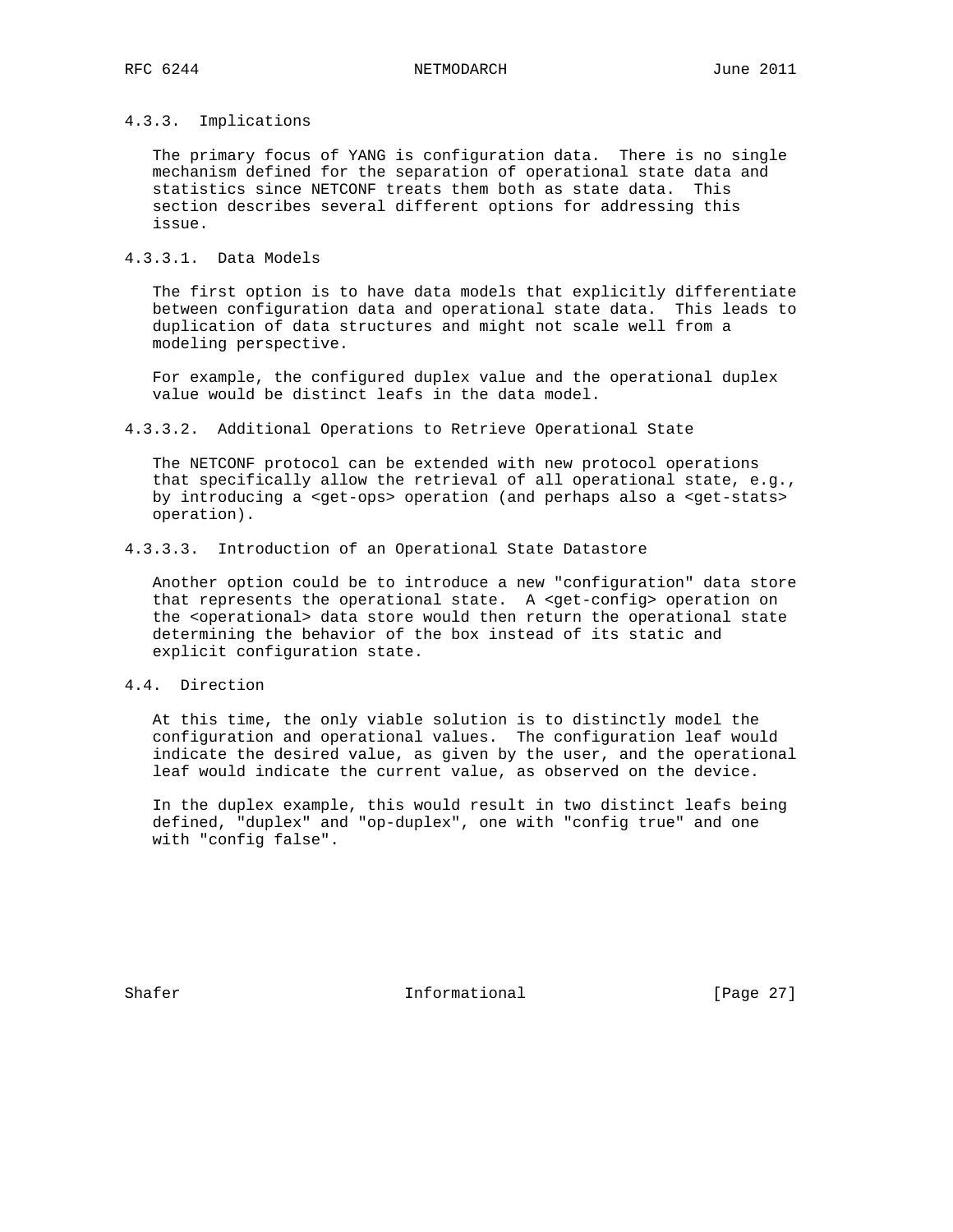In some cases, distinct leafs would be used, but in others, distinct lists might be used. Distinct lists allows the list to be organized in different ways, with different constraints. Keys, sorting, and constraint statements like must, unique, or when may differ between configuration data and operational data.

 For example, configured static routes might be a distinct list from the operational routing table, since the use of keys and sorting might differ.

5. Security Considerations

 This document discusses an architecture for network management using NETCONF and YANG. It has no security impact on the Internet.

- 6. References
- 6.1. Normative References
	- [ISODSDL] International Organization for Standardization, "Document Schema Definition Languages (DSDL) - Part 1: Overview", ISO/IEC 19757-1, November 2004.
	- [RFC3535] Schoenwaelder, J., "Overview of the 2002 IAB Network Management Workshop", RFC 3535, May 2003.
	- [RFC3629] Yergeau, F., "UTF-8, a transformation format of ISO 10646", STD 63, RFC 3629, November 2003.
	- [RFC4251] Ylonen, T. and C. Lonvick, "The Secure Shell (SSH) Protocol Architecture", RFC 4251, January 2006.
	- [RFC4741] Enns, R., "NETCONF Configuration Protocol", RFC 4741, December 2006.
	- [RFC4742] Wasserman, M. and T. Goddard, "Using the NETCONF Configuration Protocol over Secure SHell (SSH)", RFC 4742, December 2006.
	- [RFC4743] Goddard, T., "Using NETCONF over the Simple Object Access Protocol (SOAP)", RFC 4743, December 2006.
	- [RFC4744] Lear, E. and K. Crozier, "Using the NETCONF Protocol over the Blocks Extensible Exchange Protocol (BEEP)", RFC 4744, December 2006.
	- [RFC5277] Chisholm, S. and H. Trevino, "NETCONF Event Notifications", RFC 5277, July 2008.

Shafer Informational [Page 28]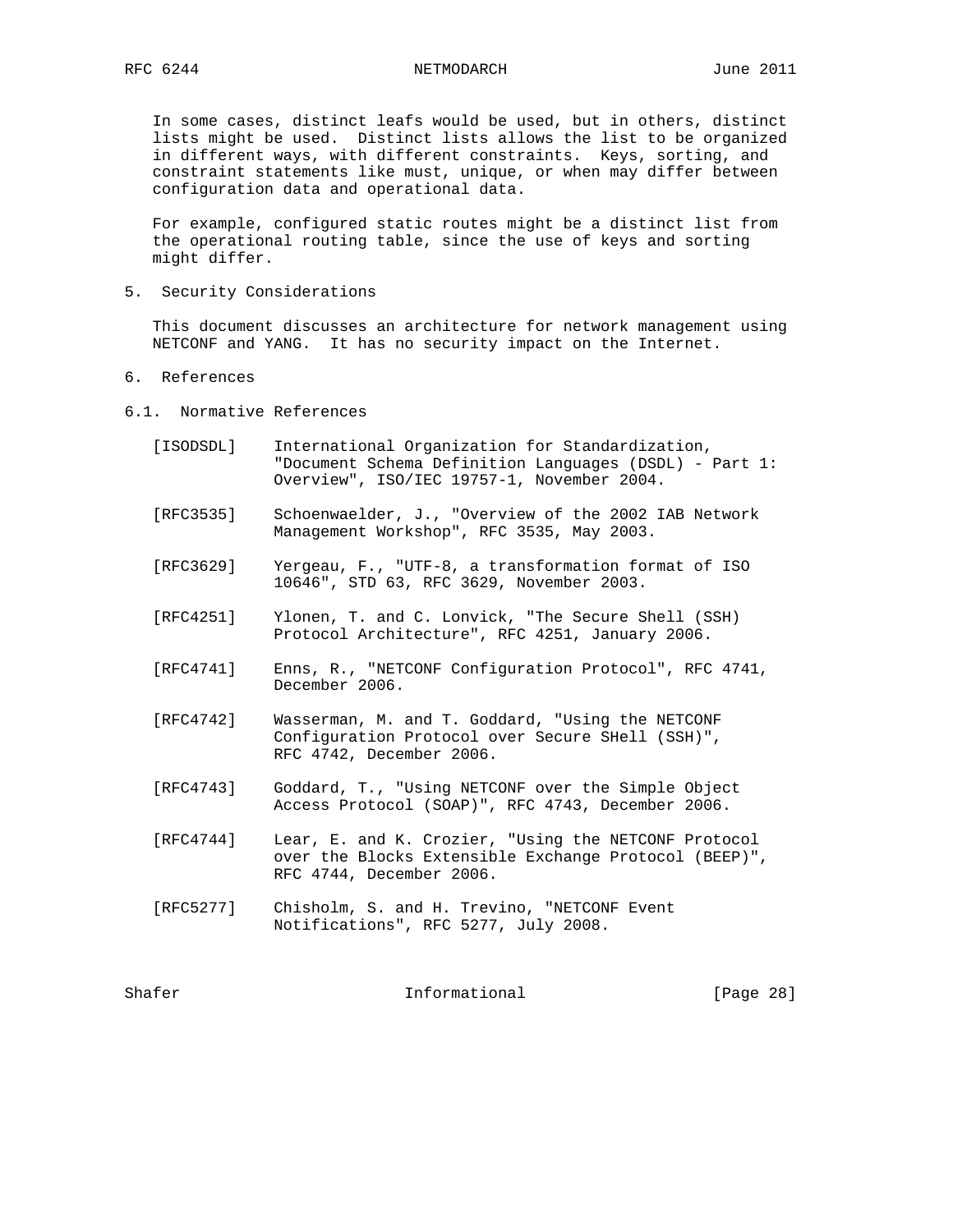- [RFC5539] Badra, M., "NETCONF over Transport Layer Security (TLS)", RFC 5539, May 2009.
- [RFC6020] Bjorklund, M., "YANG A Data Modeling Language for the Network Configuration Protocol (NETCONF)", RFC 6020, October 2010.
- [RFC6021] Schoenwaelder, J., "Common YANG Data Types", RFC 6021, October 2010.
- [RFC6087] Bierman, A., "Guidelines for Authors and Reviewers of YANG Data Model Documents", RFC 6087, January 2011.
- [RFC6110] Lhotka, L., "Mapping YANG to Document Schema Definition Languages and Validating NETCONF Content", RFC 6110, February 2011.
- [RFC6243] Bierman, A. and B. Lengyel, "With-defaults Capability for NETCONF", RFC 6243, June 2011.
- [SWEXPECT] "The Expect Home Page", <http://expect.sourceforge.net/>.
- [W3CXPATH] DeRose, S. and J. Clark, "XML Path Language (XPath) Version 1.0", World Wide Web Consortium Recommendation REC-xpath-19991116, November 1999, <http://www.w3.org/TR/1999/REC-xpath-19991116>.
- [W3CXQUERY] Boag, S., "XQuery 1.0: An XML Query Language", W3C WD WD-xquery-20050915, September 2005.
- [W3CXSD] Walmsley, P. and D. Fallside, "XML Schema Part 0: Primer Second Edition", World Wide Web Consortium Recommendation REC-xmlschema-0-20041028, October 2004, <http://www.w3.org/TR/2004/REC-xmlschema-0-20041028>.
- [W3CXSLT] Clark, J., "XSL Transformations (XSLT) Version 1.0", World Wide Web Consortium Recommendation REC-xslt- 19991116, November 1999, <http://www.w3.org/TR/1999/REC-xslt-19991116>.
- 6.2. Informative References
	- [RCDML] Presuhn, R., Ed., "Requirements for a Configuration Data Modeling Language", Work in Progress, February 2008.

Shafer **Informational** [Page 29]